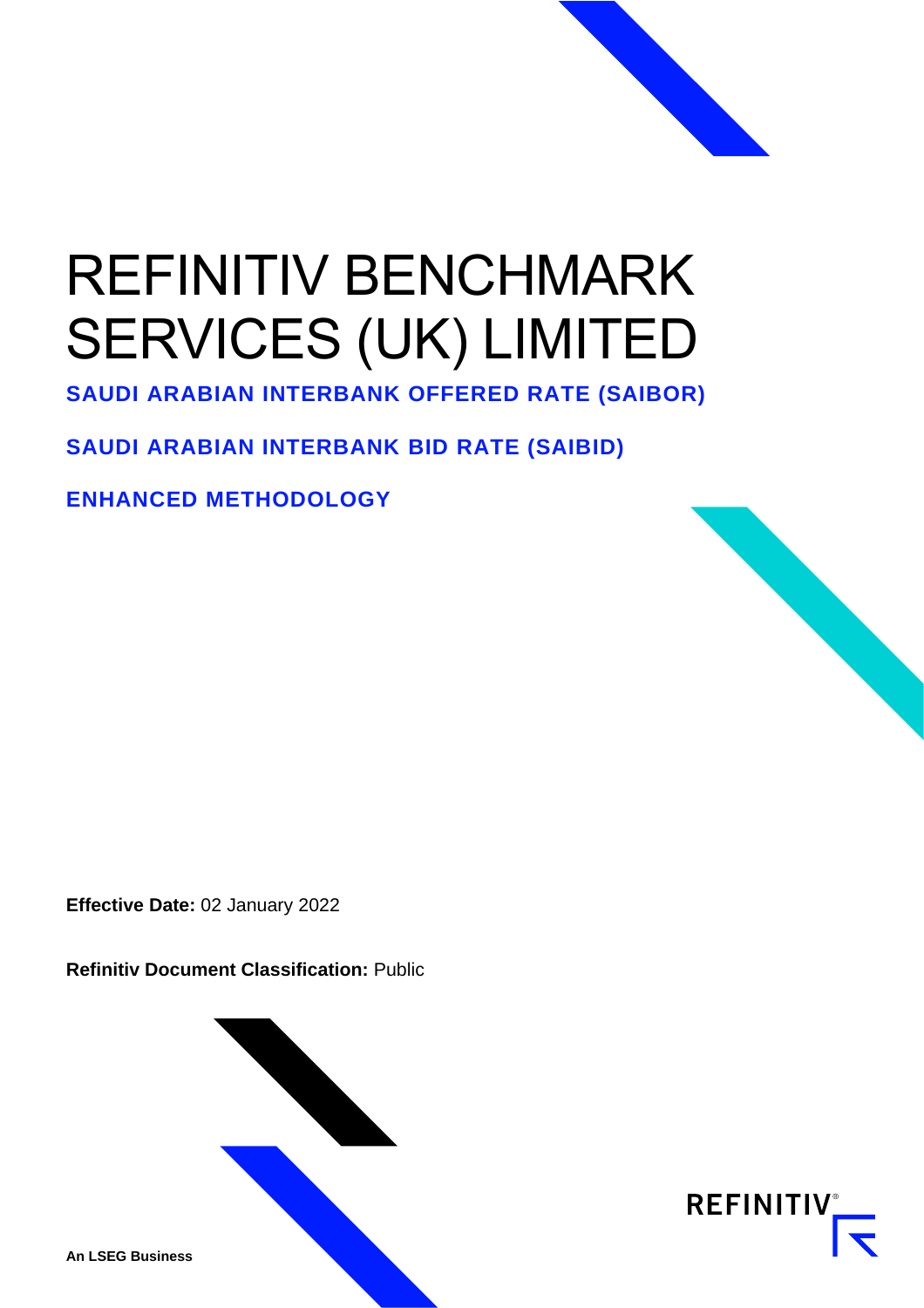# **Contents**

| 1.  |        |  |  |  |
|-----|--------|--|--|--|
| 1.1 |        |  |  |  |
| 1.2 |        |  |  |  |
| 1.3 |        |  |  |  |
| 1.4 |        |  |  |  |
| 1.5 |        |  |  |  |
| 1.6 |        |  |  |  |
| 2.  |        |  |  |  |
| 2.1 |        |  |  |  |
| 2.2 |        |  |  |  |
|     | 2.2.1  |  |  |  |
|     | 2.2.2  |  |  |  |
|     | 2.2.3  |  |  |  |
|     | 2.2.4  |  |  |  |
|     | 2.2.5  |  |  |  |
|     | 2.2.6  |  |  |  |
|     | 2.2.7  |  |  |  |
|     | 2.2.8  |  |  |  |
|     | 2.2.9  |  |  |  |
|     | 2.2.10 |  |  |  |
| 3.  |        |  |  |  |
| 3.1 |        |  |  |  |
| 3.2 |        |  |  |  |
| 3.3 |        |  |  |  |
| 3.4 |        |  |  |  |
| 4.  |        |  |  |  |
| 4.1 |        |  |  |  |
|     |        |  |  |  |
| 4.3 |        |  |  |  |
| 5.  |        |  |  |  |
| 5.1 |        |  |  |  |
| 5.2 |        |  |  |  |
| 5.3 |        |  |  |  |
| 5.4 |        |  |  |  |
| 6.  |        |  |  |  |
| 6.1 |        |  |  |  |
| 6.2 |        |  |  |  |
| 6.3 |        |  |  |  |
| 6.4 |        |  |  |  |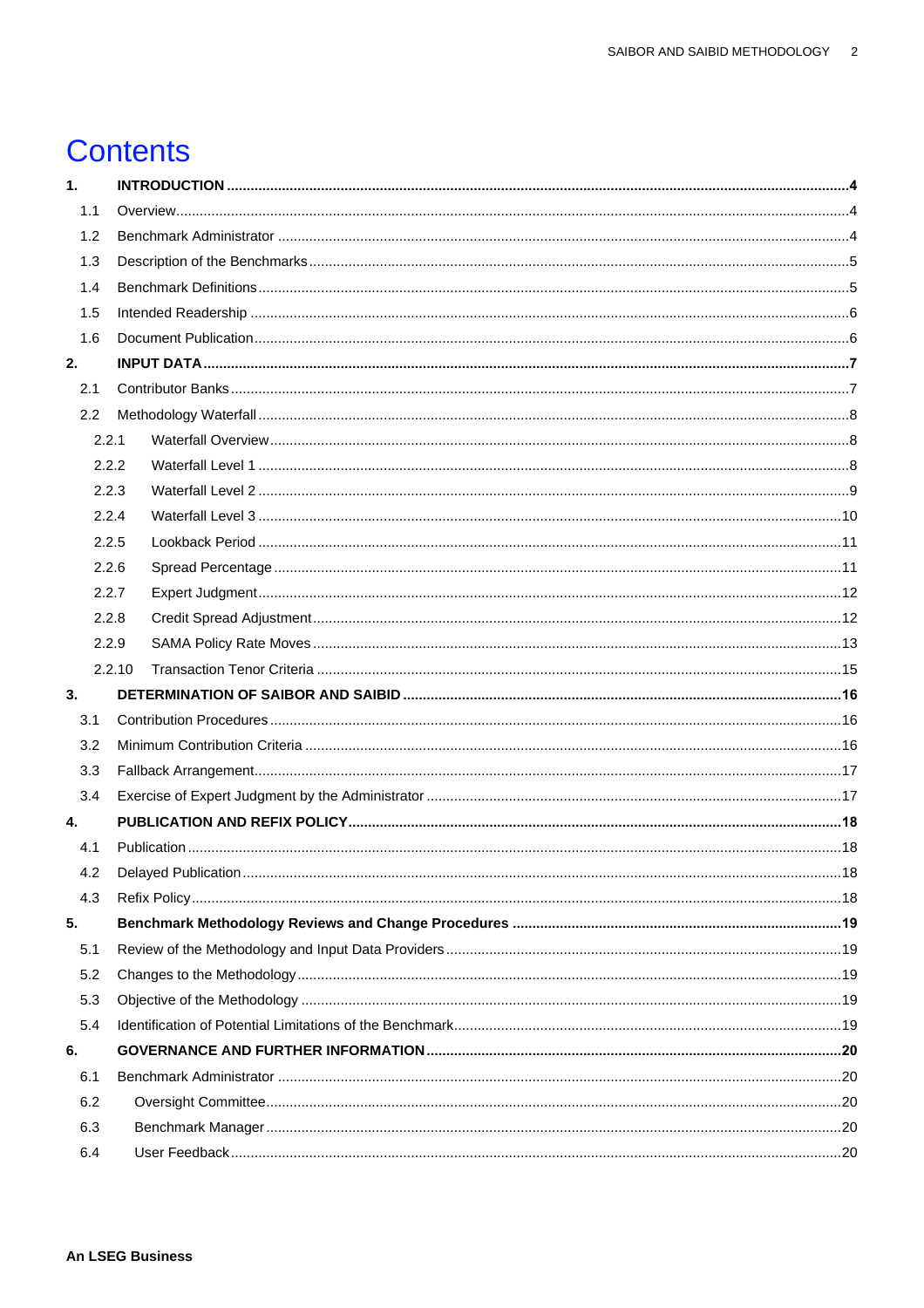| <u>Let</u> |  |
|------------|--|
| 7.         |  |

#### **DISCLAIMER**

#### 2021 © Refinitiv. All rights reserved.

Refinitiv, by publishing this document, does not guarantee that any information contained herein is or will remain accurate or that use of the information will ensure correct and faultless operation of the relevant service or associated equipment. Neither Refinitiv, nor its agents or employees, shall be held liable to any user or end user for any loss or damage (whether direct or indirect) whatsoever resulting from reliance on the information contained herein.

This document may not be reproduced, disclosed, or used in whole or part without the prior written consent of Refinitiv.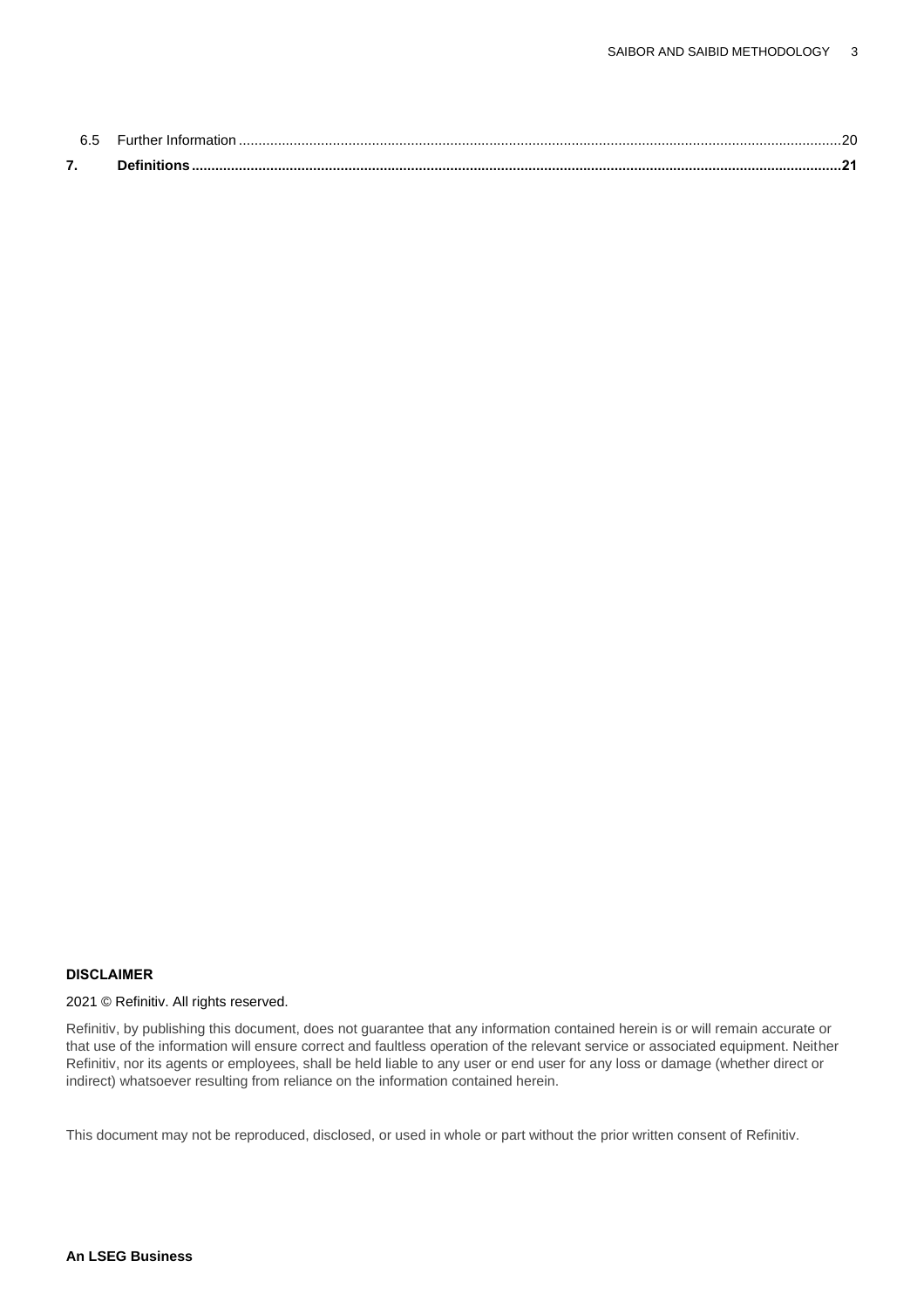# <span id="page-3-0"></span>1. INTRODUCTION

#### <span id="page-3-1"></span>**1.1 Overview**

This document specifies the Methodology of the Saudi Arabian Interbank Offered Rate (SAIBOR) and the Saudi Arabian Interbank Bid Rate (SAIBID).

SAIBOR and SAIBID are calculated using input data (Contributions) from a panel of Contributor banks. Further to the SAIBOR Methodology Change Announcement<sup>1</sup> issued by RBSL on 3<sup>rd</sup> December 2021, each Contributor will transition from the original SAIBOR Methodology ("Legacy Methodology") and original SAIBID Methodology to a new combined SAIBOR and SAIBID Methodology ("Enhanced Methodology") during a transition period starting on 2nd January 2022. One Contributor will transition to the Enhanced Methodology each week and the transition period will last for approximately 12 weeks. In addition, the Methodology Change Announcement noted that from 2<sup>nd</sup> January 2022 the Contribution window will move to 11:00am – 11:50am KSA time, that the publication of SAIBOR and SAIBID will move to 12:00pm KSA time and that Refinitiv would begin to calculate and distribute SAIBID on behalf of its current administrator (Riyad Bank). At the conclusion of the transition period, RBSL will become the administrator of SAIBID.

**This document specifies the Enhanced Methodology for SAIBOR and SAIBID**. The SAIBOR Legacy Methodology is available on the Refinitiv website<sup>2</sup>.

This Methodology and the SAIBOR and SAIBID benchmarks are subject to the disclaimer above. All capitalised terms shall have the meaning given to them in section 7 (Definitions).

# <span id="page-3-2"></span>**1.2 Benchmark Administrator**

Refinitiv Benchmark Services (UK) Limited ("RBSL") is the Administrator of SAIBOR. RBSL is incorporated in England and Wales and is a wholly owned subsidiary of Refinitiv Limited ("RL"), itself a wholly owned indirect subsidiary of London Stock Exchange Group plc ("LSEG").

RBSL is authorised and regulated in the UK by the Financial Conduct Authority ("FCA"), FCA Reference Number 610678.

As Administrator, RBSL is responsible for collecting input data, determining and publishing the benchmarks, and for all aspects of governance, oversight, compliance and integrity of SAIBOR.

Refinitiv will calculate and distribute SAIBID on behalf of its current administrator (Riyad Bank) during the transition period. At the conclusion of the transition period, RBSL will become the administrator of SAIBID.

<sup>1</sup> [www.refinitiv.com/content/dam/marketing/en\\_us/documents/methodology/saibor-methodology-change-announcement.pdf](http://www.refinitiv.com/content/dam/marketing/en_us/documents/methodology/saibor-methodology-change-announcement.pdf)

<sup>2</sup> [www.refinitiv.com/en/financial-data/financial-benchmarks/interest-rate-benchmarks/saibor-rates](http://www.refinitiv.com/en/financial-data/financial-benchmarks/interest-rate-benchmarks/saibor-rates)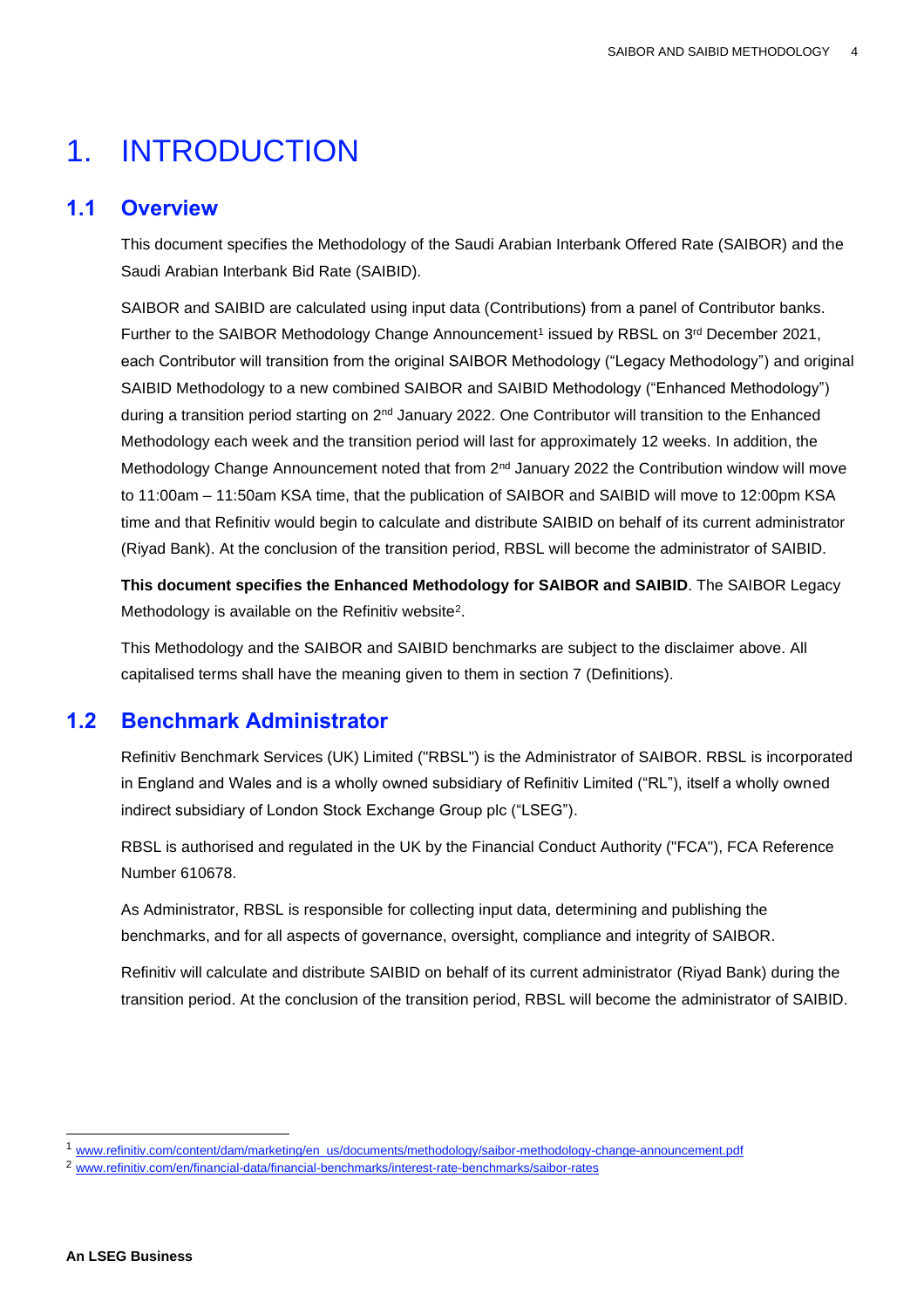#### <span id="page-4-0"></span>**1.3 Description of the Benchmarks**

SAIBOR and SAIBID are determined using Contributions from a panel of Contributor Banks. The Contributor Banks use a waterfall in order to determine their Contributions for SAIBOR and SAIBID.

For Level 1 of the waterfall, Contributions are volume weighted average prices (VWAPs) of all eligible unsecured Saudi Riyal transactions. The VWAP of a Contributor Bank's eligible transactions is its Contribution for SAIBID. The VWAP plus an amount determined using the Spread Percentage is its Contribution for SAIBOR.

For Level 2 of the waterfall, Contributions are volume weighted average prices (VWAPs) of all eligible Saudi Riyal repo transactions secured with any type of Saudi Riyal fixed income security. A Credit Spread Adjustment determined using expert judgment is added by the Contributor Bank to determine its SAIBID Contribution. An amount determined using the Spread Percentage is then added to determine its SAIBOR Contribution. Level 2 is used by a Contributor Bank only if it has insufficient eligible transactions to make a Contribution in accordance with Level 1.

For Level 3, a Contributor Bank will use expert judgment. If the Contributor Bank has transactions that would be eligible for Level 1 or Level 2 except that they occurred before a move in policy rates by the Saudi Central Bank (SAMA), the Contributor shall adjust such transaction rates using expert judgment to reflect the move in policy rates and to determine its Contribution. Otherwise, if a Contributor Bank has insufficient eligible transactions to determine a Contribution for Level 1 or Level 2 of the waterfall, expert judgment alone shall be used. The Contribution for SAIBOR based on expert judgment will include the Spread Percentage.

The waterfall is applied by Contributor Banks individually for each tenor of SAIBOR and SAIBID.

The benchmarks comprise the following tenors: overnight (O/N), 1 week, 1 month, 3 months, 6 months and 12 months. The benchmarks are published Sunday to Thursday at 12:00pm KSA<sup>3</sup> subject to local market holidays.

#### <span id="page-4-1"></span>**1.4 Benchmark Definitions**

The objective of both SAIBOR and SAIBID is to reflect the true price of unsecured wholesale liquidity in the Kingdom of Saudi Arabia (KSA) Market. Wholesale liquidity is defined as unsecured Saudi Riyal funding from all sources for the Contributor Banks with maturities of less than one year (subject to the minimum size and other criteria) excluding equity.

#### **SAIBOR Definition**

*The Saudi Arabian Interbank Offered Rate ("SAIBOR") benchmark is an indicative offer rate at which contributor panel banks would be able to borrow unsecured interbank funds* 

<sup>3</sup> The time in the Kingdom of Saudi Arabia (KSA)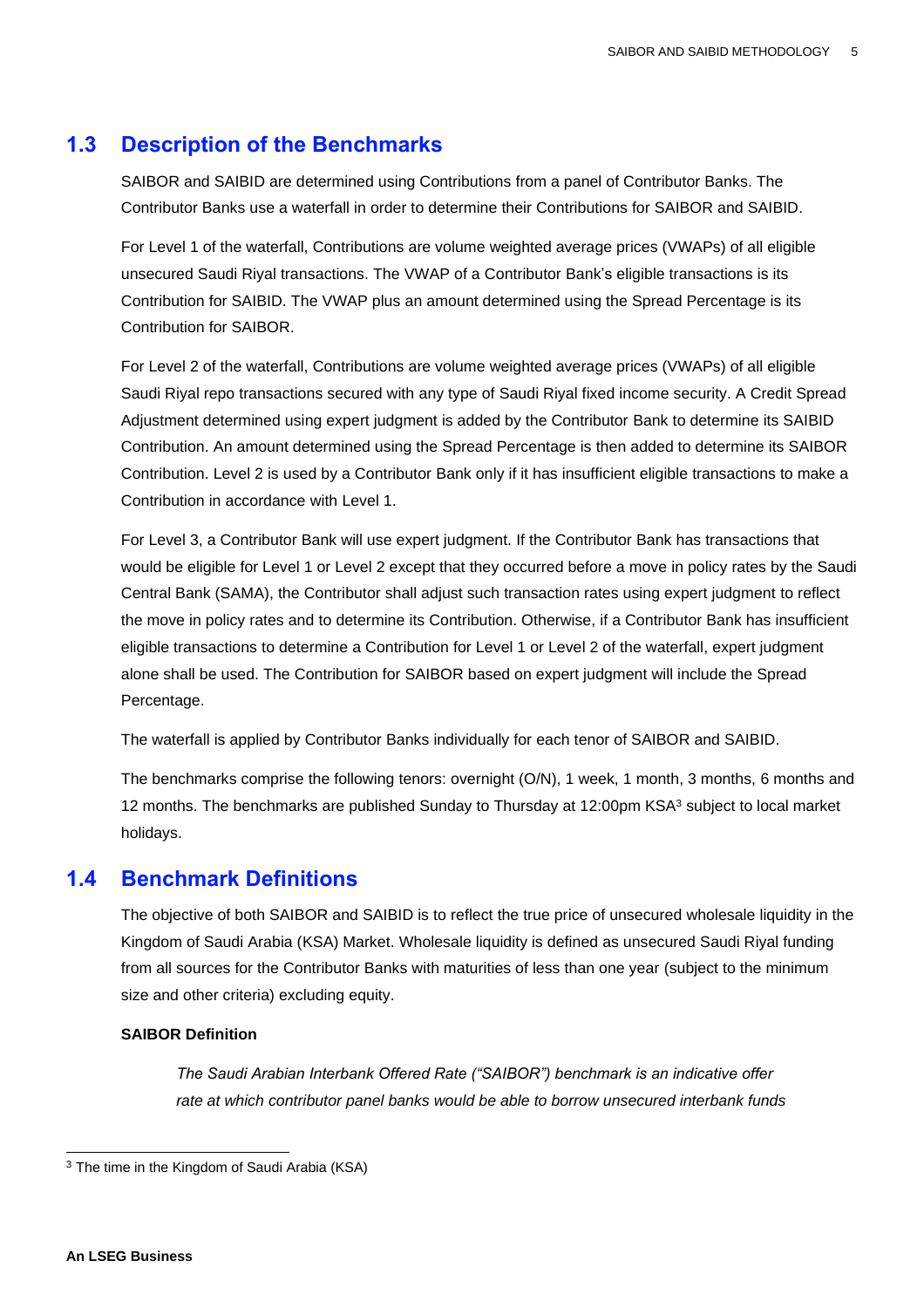*in Saudi Riyals, anchored in transactions where possible together with a historical spread adjustment. A waterfall methodology is applied to enable a rate to be published in a wide range of market circumstances.*

#### **SAIBID Definition**

*SAIBID is a benchmark representing the realised cost of contributor panel banks' wholesale unsecured funding in Saudi Riyals, anchored in transactions where possible. A waterfall methodology is applied to enable a rate to be published in a wide range of market circumstances.*

#### <span id="page-5-0"></span>**1.5 Intended Readership**

This document is intended for stakeholders of the SAIBOR and SAIBID.

#### <span id="page-5-1"></span>**1.6 Document Publication**

This document is available on the Refinitiv website and on request.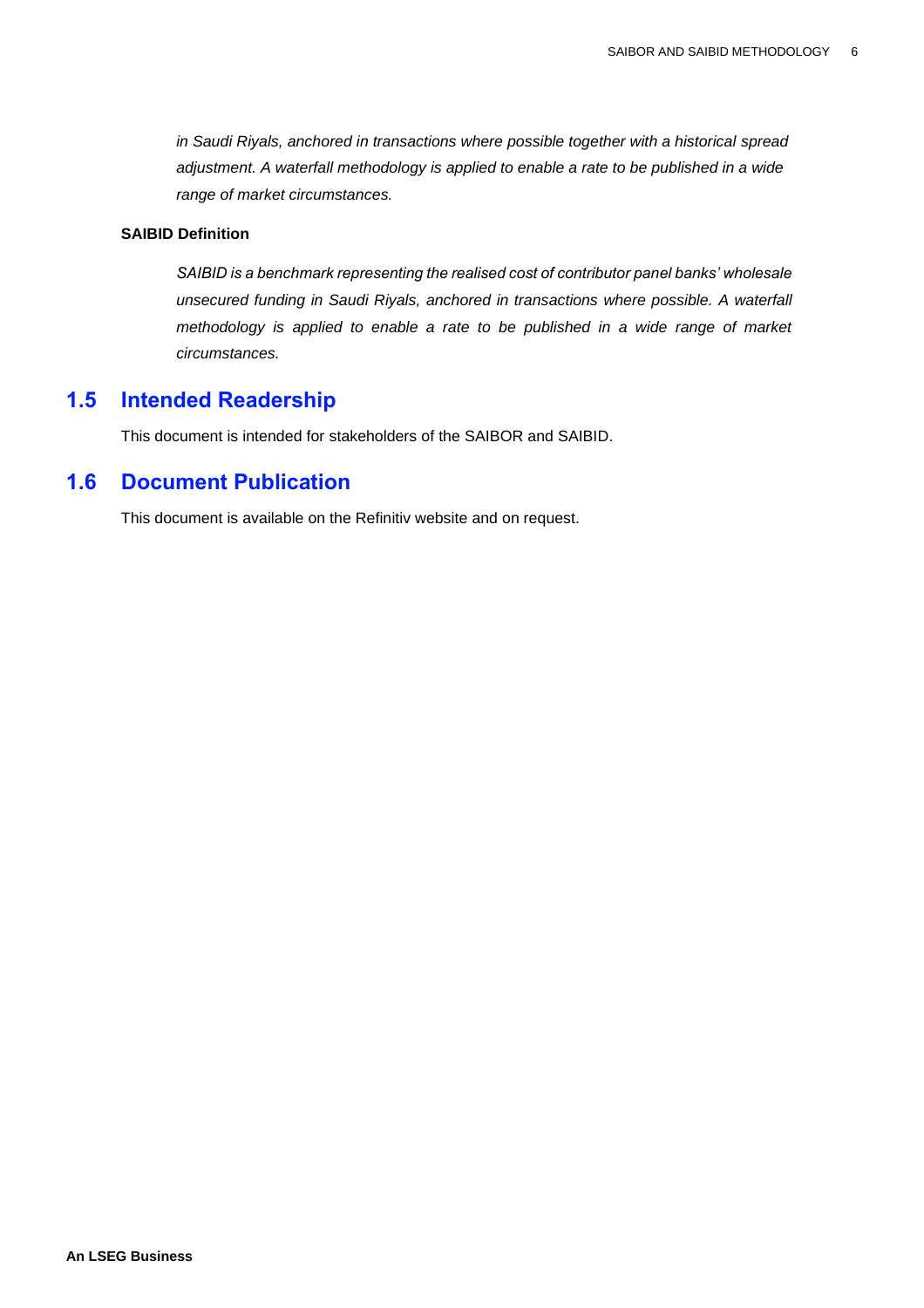# <span id="page-6-0"></span>2. INPUT DATA

### <span id="page-6-1"></span>**2.1 Contributor Banks**

SAIBOR and SAIBID are determined using Contributions from a panel of Contributor Banks. The universe of banks eligible for consideration as Contributor Banks in respect of the Benchmark will be banks that are:

- Active in the Saudi Arabian Money Market,
- Willing to accept and implement the Contributor Code of Conduct for SAIBOR and SAIBID, a copy of which is available at [www.refinitiv.com/en/financial-data/financial-benchmarks/interest-rate](http://www.refinitiv.com/en/financial-data/financial-benchmarks/interest-rate-benchmarks/saibor-rates)[benchmarks/saibor-rates,](http://www.refinitiv.com/en/financial-data/financial-benchmarks/interest-rate-benchmarks/saibor-rates)
- Willing to agree to regulation by relevant authorities in Saudi Arabia, should the benchmarks become regulated.

If anything comes to the attention of RBSL that leads RBSL to believe that a Contributor Bank is not adhering to the Contributor Code of Conduct, the Administrator may not use input from that Contributor Bank until the situation is clarified or rectified to RBSL's satisfaction in accordance with the process specified in the Contributor Code of Conduct

At the effective date of this Methodology, the panel of Contributor Banks comprises:

- Arab National Bank
- Bank Aljazira
- Banque Saudi Fransi
- Saudi National Bank
- Riyad Bank
- Saudi British Bank
- Saudi Investment Bank
- Alinma Bank
- Bank Albilad
- Al Rajhi Bank
- Gulf International Bank

The panel may be updated from time to time. Changes to the panel of Contributor Banks are available on request to RBSL. The panel size and membership are sufficient to ensure that the input data used in the determination of SAIBOR and SAIBID are representative of the unsecured market for wholesale funds in Saudi Riyals.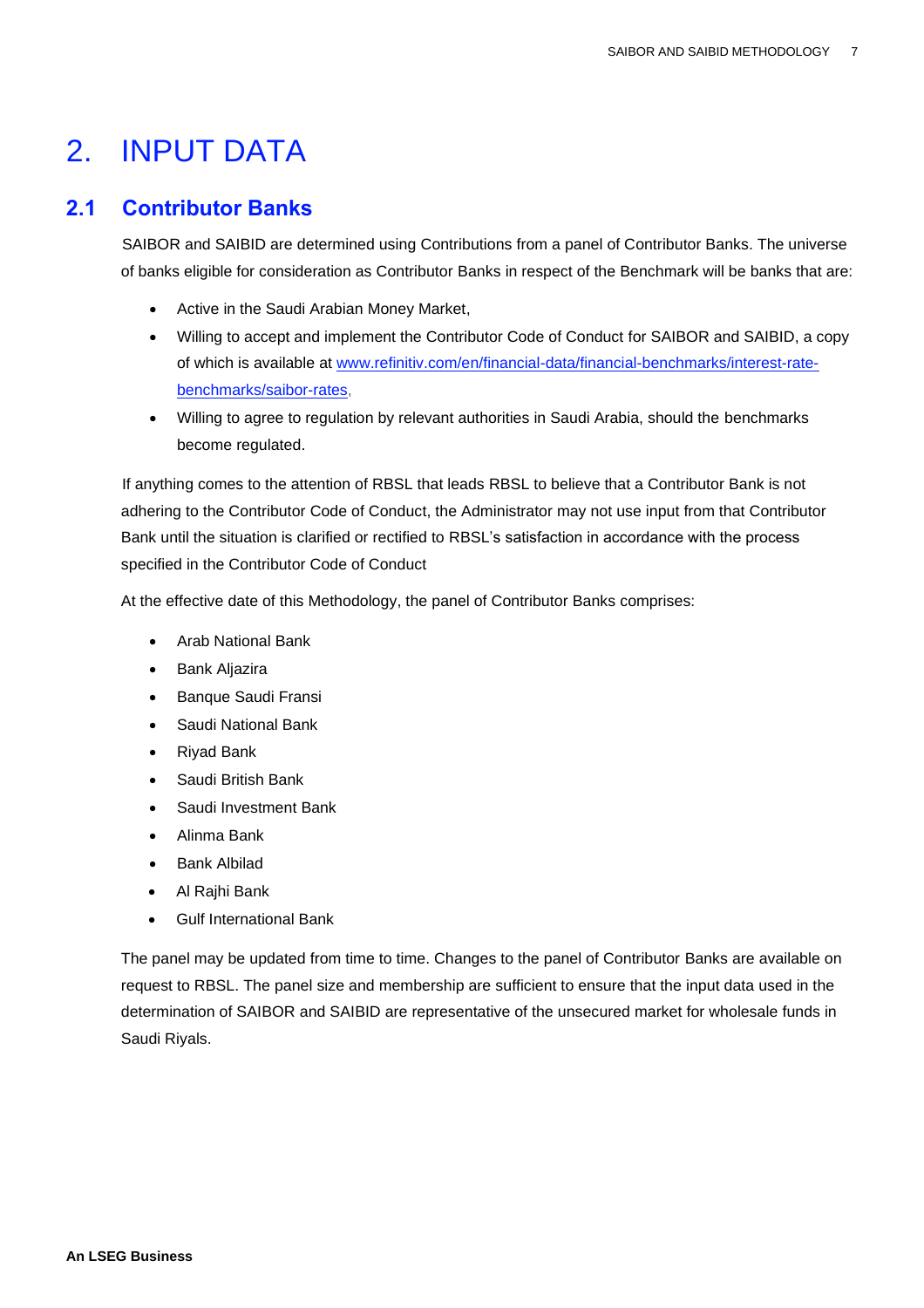Contributor Banks are required by the Contributor Code of Conduct to develop and maintain their own submission procedures covering all aspects of the process for making Contributions including the use of expert judgment<sup>4</sup> .

### <span id="page-7-0"></span>**2.2 Methodology Waterfall**

#### <span id="page-7-1"></span>**2.2.1 Waterfall Overview**

The following table summarises the methods for forming Contributions under the Methodology waterfall:

|         | <b>SAIBID Contribution</b>                                                                                                                                                                   | <b>SAIBOR Contribution</b>                                                                                                                                                                                                |
|---------|----------------------------------------------------------------------------------------------------------------------------------------------------------------------------------------------|---------------------------------------------------------------------------------------------------------------------------------------------------------------------------------------------------------------------------|
| Level 1 | <b>VWAP only</b>                                                                                                                                                                             | <b>VWAP plus Spread Percentage</b>                                                                                                                                                                                        |
| Level 2 | VWAP (including Credit Spread Adjustment) only                                                                                                                                               | VWAP (including Credit Spread Adjustment) plus Spread<br>Percentage                                                                                                                                                       |
| Level 3 | Expert judgment of the rate of unsecured eligible<br>transactions had any occurred in the last Business<br>Day (subject to the process described below for<br><b>SAMA Policy Rate Moves)</b> | Expert judgment of the rate of unsecured eligible<br>transactions had any occurred in the last Business Day and<br>including the Spread Percentage (subject to the process<br>described below for SAMA Policy Rate Moves) |

#### <span id="page-7-2"></span>**2.2.2 Waterfall Level 1**

Where a Contributor Bank has sufficient eligible transactions, a volume weighted average price (VWAP) of all such eligible transactions shall be calculated by the Contributor Bank. The VWAP shall be the Contribution for SAIBID and the VWAP added to an amount calculated with the Spread Percentage shall be the Contribution for SAIBOR.

In order to be eligible for inclusion in a Level 1 VWAP calculation for a specific tenor, transactions are subject to the following criteria: (i) transaction type, (ii) transaction counterparty type, (iii) transaction size, (iv) minimum number of transaction counterparties and (v) a suitable maturity for the tenor (see section 2.2.10, Transaction Tenor Criteria).

The eligible transaction types entered into by a Contributor Bank to be included in a Level 1 VWAP calculation are:

- Unsecured wholesale Saudi Riyal deposits received or raised by the Contributor Bank<sup>5</sup> from an eligible counterparty,
- Domestic primary and secondary market transactions by a Contributor Bank where it raises funds via unsecured certificates of deposit (CDs) and commercial paper (CPs) where such instruments are:
	- i. denominated in Saudi Riyals, and
	- ii. the transactions take place in the domestic KSA market; and

<sup>4</sup> For further information, please refer to the Contributor Code of Conduct at [www.refinitiv.com/en/financial-data/financial](http://www.refinitiv.com/en/financial-data/financial-benchmarks/interest-rate-benchmarks/saibor-rates)[benchmarks/interest-rate-benchmarks/saibor-rates.](http://www.refinitiv.com/en/financial-data/financial-benchmarks/interest-rate-benchmarks/saibor-rates)

<sup>&</sup>lt;sup>5</sup> Including deposits received or raised by branches of the Contributor Bank from an eligible counterparty.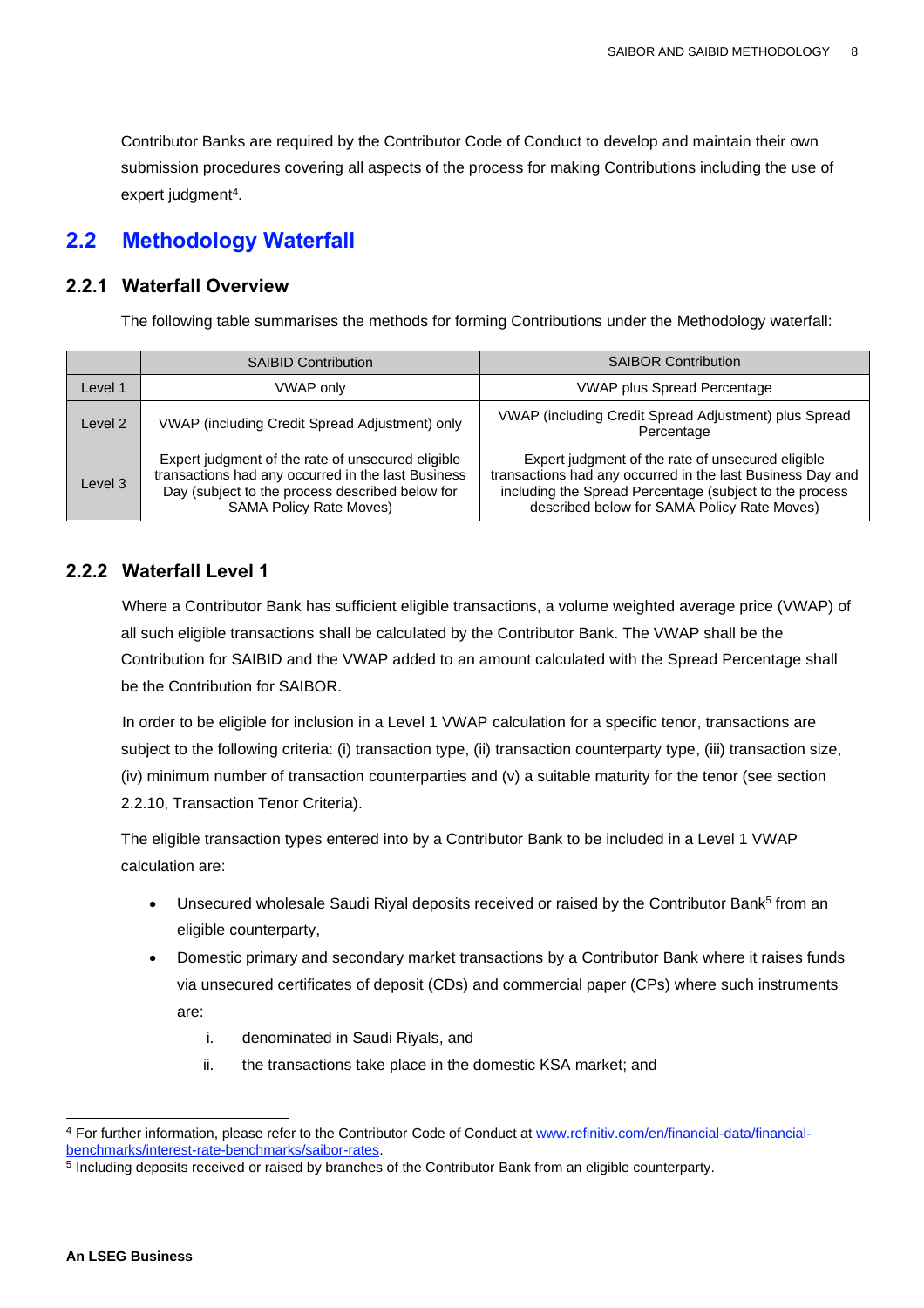iii. issued by the relevant Contributor Bank itself.

The following transaction types are excluded and are therefore not eligible to be included in a Level 1 VWAP calculation:

- Structured deposits,
- Internal transactions such as transactions with a subsidiary (including a subsidiary that is a fund and including transactions between Contributor Bank branches and its head office),
- Unsecured deposits made by SAMA **except where** deposits are transacted at market prices **and** are specified for inclusion by SAMA,
- Transactions which have been entered into outside of the Lookback Period. (See section 2.2.5, Lookback Period),
- Transactions that occur before a move in the repo or reverse repo policy rates by SAMA. (See section 2.2.9, SAMA Policy Rate Moves).

The eligible counterparties types are:

- Banks.
- All central banks (including SAMA **but only** where deposits are transacted at market prices **and** are specified for inclusion by SAMA),
- Government Related Entities (GREs),
- Non-bank Financial Institutions,
- Corporates and all retail clients (that meet the required minimum threshold amount).

For the O/N, 1 week, 1 month and 3 month SAIBOR and SAIBID tenors, the minimum size for a transaction to be eligible is SAR10 million. For the 6 and 12 month tenors, there is no individual transaction size but the aggregate size of all transactions used for a 6 or 12 month tenor Level 1 VWAP calculation must be equal to or greater than SAR50 million.

The minimum number of transaction counterparties across all eligible transactions used for a Level 1 VWAP calculation for a specific tenor is two different counterparties except that provided if only one eligible transaction has taken place following a move in policy rates by SAMA during the Lookback Period, that single transaction shall be used to make a Level 1 submission.

#### <span id="page-8-0"></span>**2.2.3 Waterfall Level 2**

If a Contributor Bank has insufficient eligible transactions to make a Level 1 VWAP calculation for a specific SAIBOR and SAIBID tenor, the Contributor Bank shall use Level 2. Where a Contributor Bank has sufficient eligible transactions for Level 2, a volume weighted average price (VWAP) of all such eligible transactions for Level 2 shall be calculated by the Contributor Bank.

As SAIBOR and SAIBID represent the price of unsecured wholesale liquidity, a Contributor Bank will use expert judgment to determine the Credit Spread Adjustment (see section 2.2.8, Credit Spread Adjustment) to adjust for the secured nature of repo transactions. The Credit Spread Adjustment is added to the VWAP.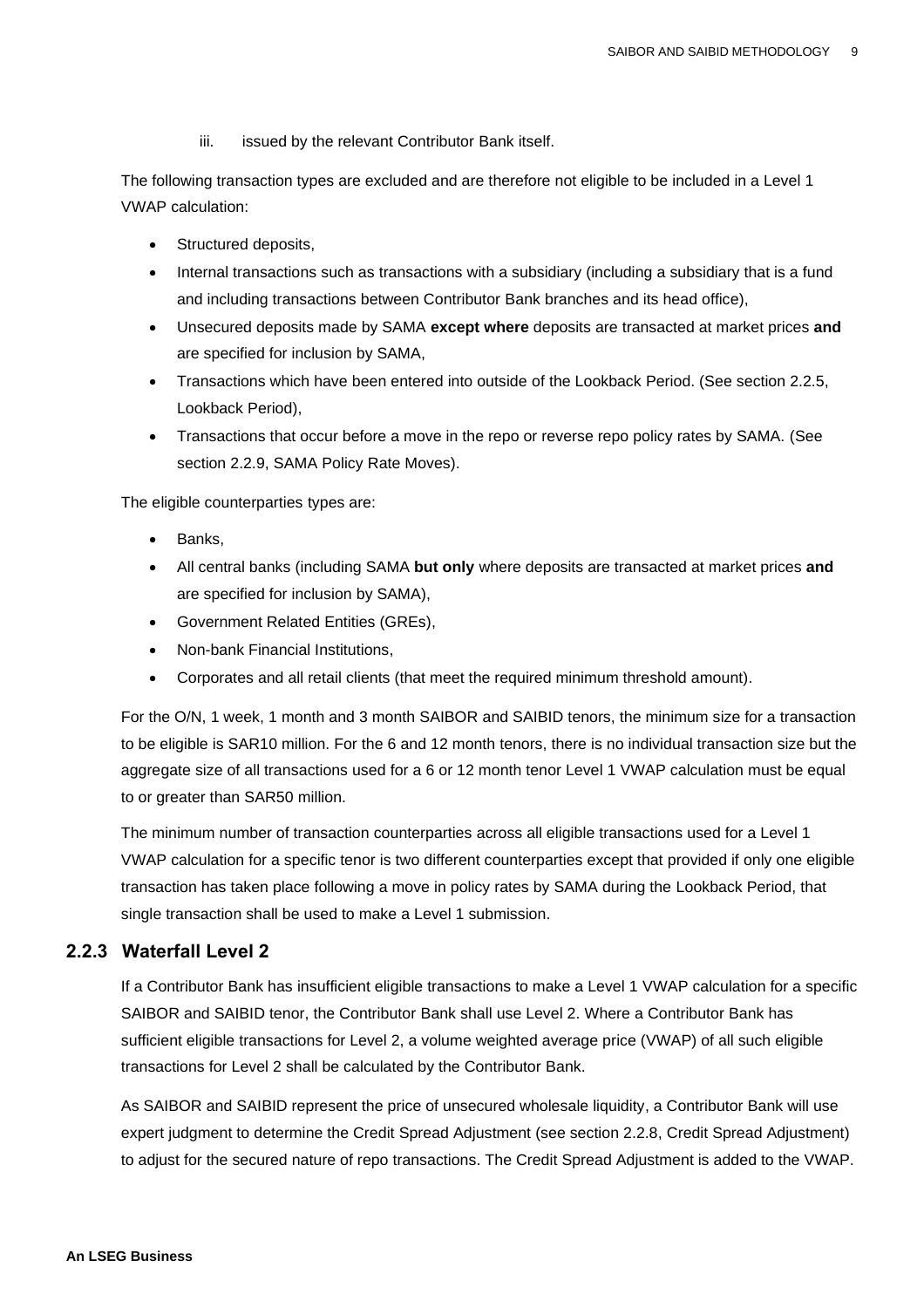The VWAP plus the Credit Spread Adjustment shall be the Contribution for SAIBID. The VWAP plus the Credit Spread Adjustment is added to an amount calculated with the Spread Percentage (applied to the VWAP plus the Credit Spread Adjustment) to determine the Contribution for SAIBOR.

In order to be eligible for inclusion in a Level 2 VWAP calculation for a specific tenor, transactions are subject to the following criteria: (i) transaction type, (ii) transaction counterparty type, (iii) transaction size, (iv) minimum number of transactions and (v) a suitable maturity for the tenor (see section 2.2.10, Transaction Tenor Criteria).

The eligible transaction types entered into by a Contributor Bank to be included in a Level 2 VWAP calculation are:

• Saudi Riyal repo transactions (excluding those with SAMA) which have the economic effect of the Contributor Bank being the receiver (i.e. borrower) of Saudi Riyals. All types of Saudi Riyal fixed income securities are permitted collateral for an eligible repo transaction.

The following transaction types are excluded and are therefore not eligible to be included in a Level 2 VWAP calculation:

- Internal transactions such as transactions with a subsidiary (including a subsidiary that is a fund and including transactions between Contributor Bank branches and its head office),
- Repo transactions with SAMA,
- Transactions which have been entered into outside of the Lookback Period. (See section 2.2.5, Lookback Period),
- Transactions that occur before a move in the repo or reverse repo policy rates by SAMA. (See section 2.2.9, SAMA Policy Rate Moves).

The eligible counterparties types for Level 2 are the same as those for Level 1 except that SAMA is excluded for Level 2.

The minimum size requirements for a transaction or transactions for a Level 2 VWAP calculation are the same as those for a Level 1 VWAP calculation.

The minimum number of eligible transactions used for a Level 1 VWAP calculation for a specific tenor is one (i.e. a single eligible transaction).

#### <span id="page-9-0"></span>**2.2.4 Waterfall Level 3**

The SAIBOR contributor banks may only provide a Level 3 submission if there are insufficient eligible transactions to make a submission at Level 1 or Level 2.

If there are transactions that would be eligible for Level 1 or Level 2, except that they took place prior to a move in policy rates, the process described below under SAMA Policy Rate Moves shall be followed for the purpose of Level 3.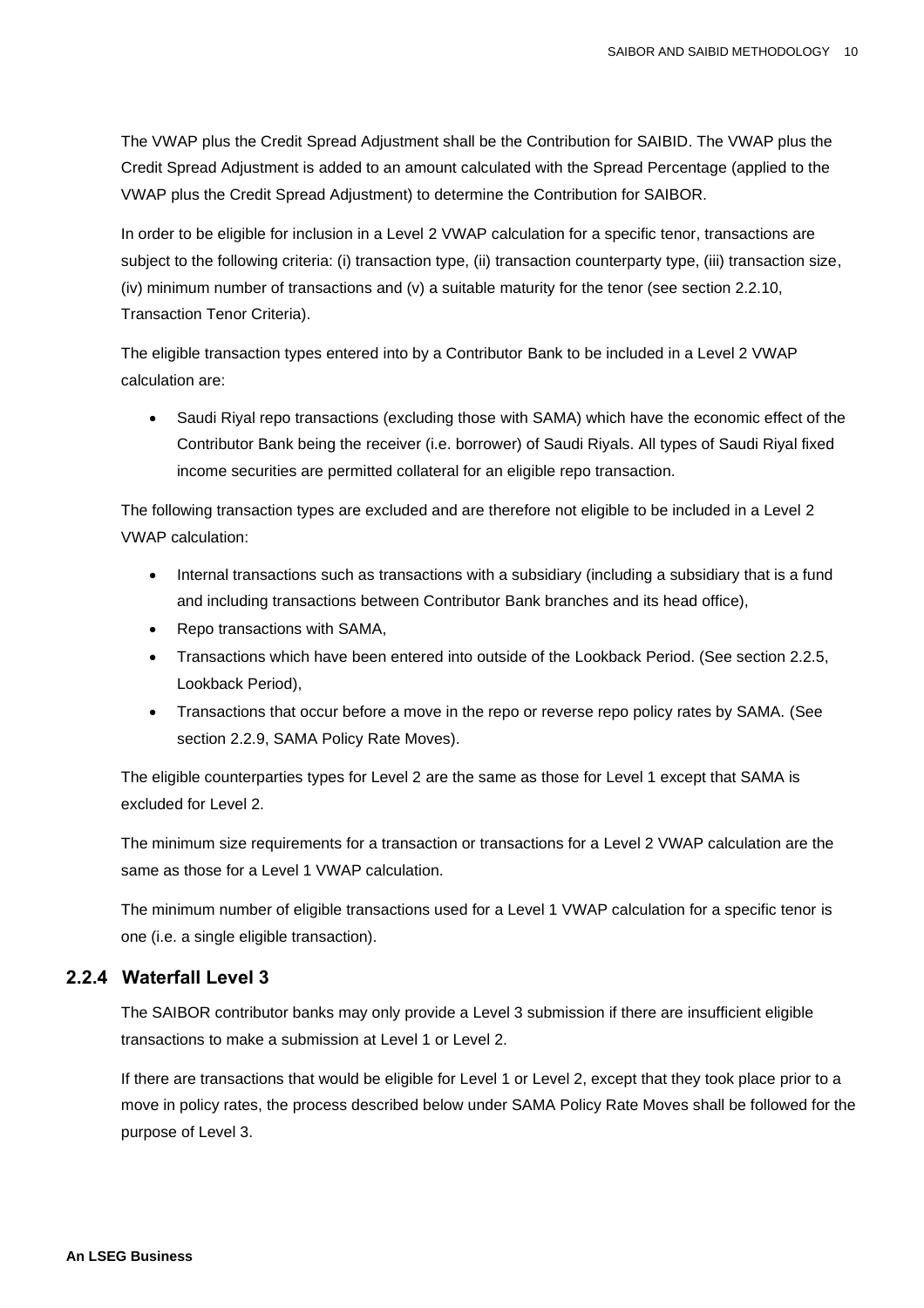Otherwise, if there are insufficient transactions to make a Level 1 or Level 2 submission, or to follow the process described under SAMA Policy Rate Moves, expert judgment alone shall be used to make a Level 3 submission. In such cases, expert judgment will estimate the VWAP that would have been calculated had any unsecured eligible transactions occurred in the last business day and will include the Spread Percentage adjustment to that estimated VWAP for a SAIBOR submission and will exclude the Spread Percentage adjustment to that estimated VWAP for a SAIBID submission.

Subject to the procedure described for SAMA Policy Rate Moves (see section 2.2.9, SAMA Policy Rate Moves), the acceptable inputs and references that may be used to determine a Level 3 Contribution for a specific tenor in accordance with expert judgment are:

- Transactions that are outside the specified tenor buckets,
- Interpolation/extrapolation (from transactions in the markets underlying Level 1 and Level 2),
- Other market instruments: interest rate swaps, money market operation rates, forward rate agreement/single period swaps, overnight-indexed swaps, SAMA bills,
- Macro-economic factors (monetary policy change, policy rate change in major economies & significant economic data),
- Credit standing i.e. a published and verifiable change in the credit standing of the bank, and
- Other factors: those that can be evidenced and verified subject to the Contributor Bank's submission procedures.

#### <span id="page-10-0"></span>**2.2.5 Lookback Period**

When identifying eligible transactions for Level 1 or Level 2, a Contributor Bank must first use transactions executed during the last Business Day. If there are insufficient eligible transactions in the last business day, the Contributor Bank may extend the period to the last two Business Days. This process may be repeated, extending the period by one Business Day at a time, until either sufficient eligible transactions have been obtained or until a maximum of five Business Days has been reached (the "Lookback Period") subject to any SAMA Policy Rate Moves.

For the avoidance of doubt, the process of looking back by one extra Business Day at a time (up to a maximum of 5 Business Days and subject to any SAMA Policy Rate Moves) must be completed for Level 1 before the Contributor Bank moves to Level 2. If sufficient eligible transactions are found in the Lookback Period for Level 1, these will be used to create a submission even if more recent transactions exist that would be eligible for Level 2.

Contributor Banks are allowed to use Level 3 inputs and references without any restriction on maximum number of Business Days.

#### <span id="page-10-1"></span>**2.2.6 Spread Percentage**

VWAPs calculated in accordance with Level 1 or Level 2 of the Methodology waterfall are typically representative of the bid side of the market and are used as Contributions for SAIBID.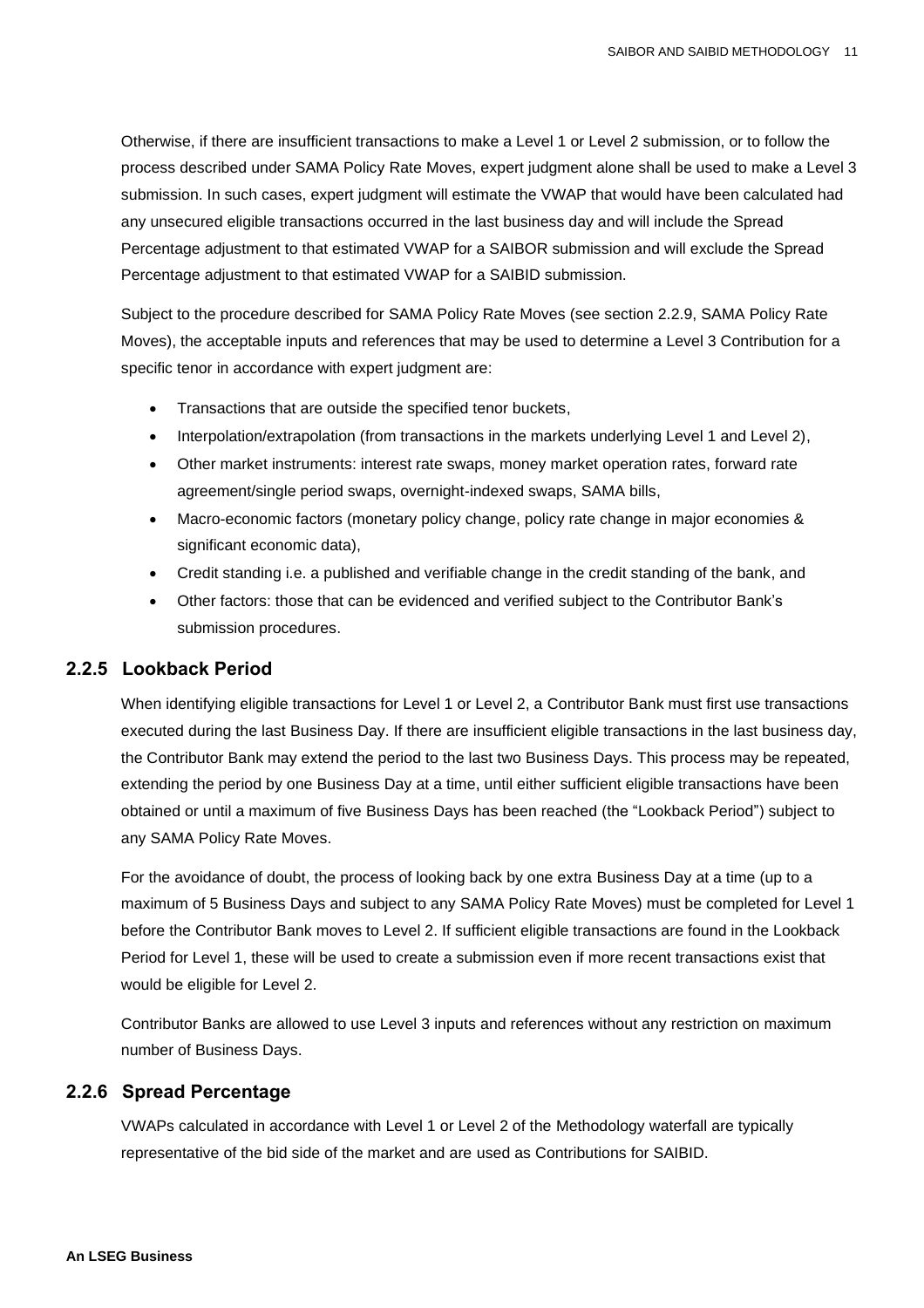For Level 1 Contributions, an amount calculated by applying the Spread Percentage to the VWAP is added to the VWAP by a Contributor Bank to determine a suitable Contribution for SAIBOR, which represents the offered side of the market. For Level 2 Contributions, the Spread Percentage is applied to the sum of the VWAP and the Credit Spread Adjustment.

The Spread Percentage is 16%<sup>6</sup>. The Spread Percentage will be reviewed from time to time by RBSL with the Contributor Banks on at least an annual basis and more frequently if required by market conditions. Any proposed change to the Spread Percentage will be submitted to SAMA for its approval. Should market conditions require it, a cap to the amount calculated using the Spread Percentage may be introduced. Any proposed cap will be reviewed by RBSL with the Contributor Banks and shall be submitted to SAMA for its approval. The cap will then be reviewed on at least an annual basis and more frequently if required by market conditions. Amendments to the Spread Percentage or the introduction of a cap via the mechanisms described above are part of this Methodology and shall not constitute changes to it.

#### <span id="page-11-0"></span>**2.2.7 Expert Judgment**

Expert judgment must be in accordance with internal submission procedures developed by each Contributor Bank. Internal submission procedures must be available at all times to be shared with SAMA and/or RBSL upon request. Where expert judgment is used, a Contributor Bank must record all the factors used in determining the Contribution it makes and such records must be available at all times to be shared with SAMA and/or RBSL upon request<sup>7</sup>.

#### <span id="page-11-1"></span>**2.2.8 Credit Spread Adjustment**

Saudi Riyal repo transactions used in Level 2 may be collateralised with any type of Saudi Riyal fixed income security. Such a secured transaction will typically be priced at a lower rate than an equivalent unsecured transaction. In order to maintain consistency with Level 1 submissions and the objective of SAIBOR and SAIBID, a Contributor Bank will use expert judgment to include a suitable credit premium (Credit Spread Adjustment) in the VWAP created from the secured repo transaction(s) before making the Level 2 submission. Expert judgment may not be used for any other purpose for a Level 2 submission and is subject to the submission procedures and recording keeping requirements described under section 2.2.7 (Expert Judgment). The credit premium should reflect the nature and credit quality of the collateral used in the repo transaction(s) and result in a submission rate that is equivalent to an unsecured transaction rate<sup>8</sup>.

 $6$  To illustrate how the Spread Percentage amount is to be calculated and used, if a Contributor Bank calculates a volume weighted average price (VWAP) for Level 1 (or, for Level 2 the sum of the VWAP and Credit Spread Adjustment) of 75 basis points using eligible transactions, the Spread Percentage amount will be 16% of this, or 12 basis points, and the final SAIBOR submission will be  $75 + 12 = 87$  basis points.

<sup>&</sup>lt;sup>7</sup> For further information, please refer to the Contributor Code of Conduct at [www.refinitiv.com/en/financial-data/financial](http://www.refinitiv.com/en/financial-data/financial-benchmarks/interest-rate-benchmarks/saibor-rates)[benchmarks/interest-rate-benchmarks/saibor-rates.](http://www.refinitiv.com/en/financial-data/financial-benchmarks/interest-rate-benchmarks/saibor-rates)

<sup>&</sup>lt;sup>8</sup> To illustrate the use of the credit spread adjustment, a Contributor Bank might develop a submission methodology that reflects recent spreads between repo transactions and unsecured transactions. For instance, if repo transactions involving government bonds occurred at 50 basis points in recent days and the Contributor Bank's equivalent unsecured transactions at the same time were at 70 basis points, a spread of 20 basis points could be used as the Credit Spread Adjustment when required for a Level 2 submission. Similarly, if the repo transaction occurred at 60 basis points because non-government collateral was used,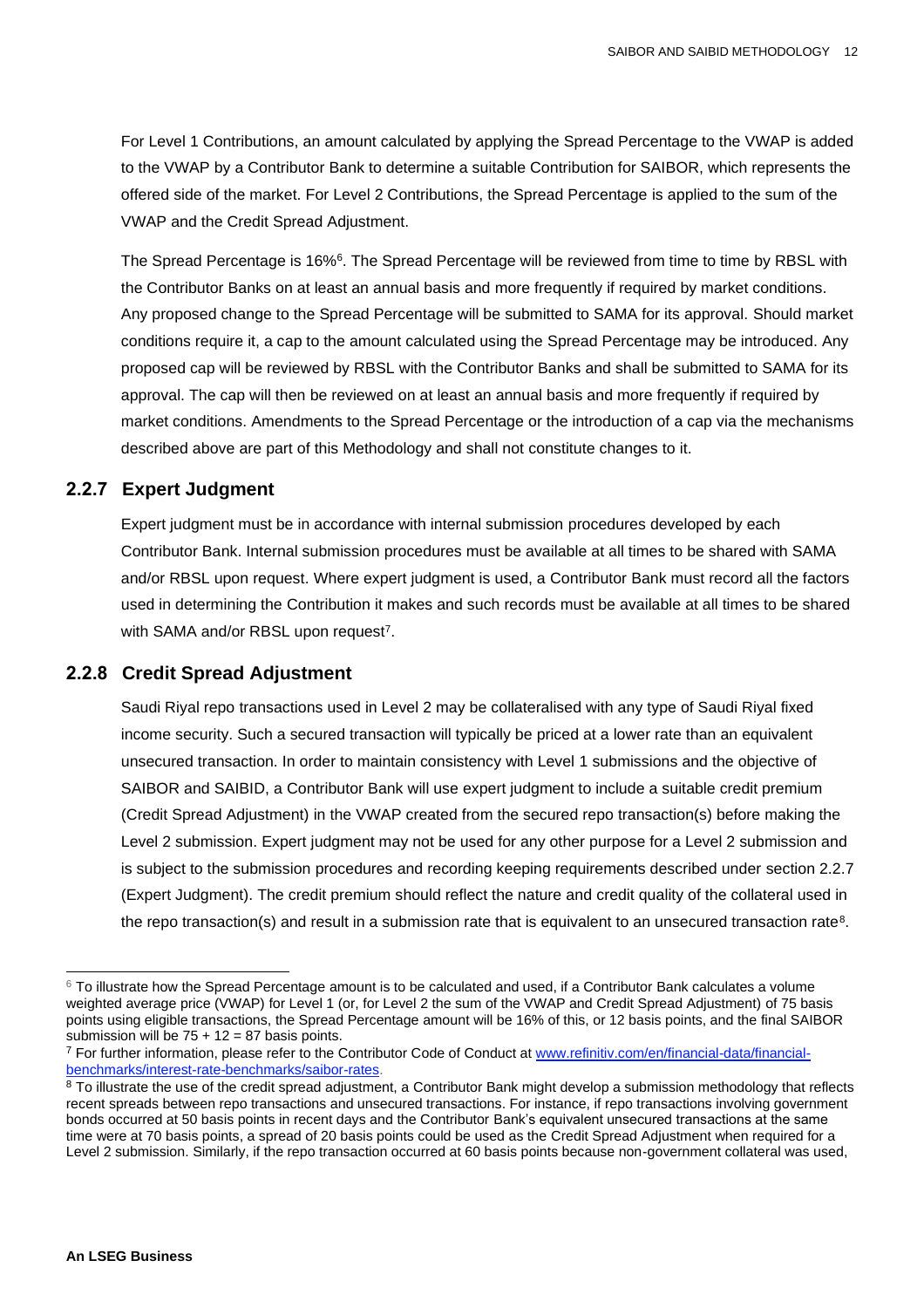#### <span id="page-12-0"></span>**2.2.9 SAMA Policy Rate Moves**

No transaction that occurs before any move in the repo or reverse repo policy rates by SAMA during the Lookback Period (SAMA Policy Rate Move) will be an eligible transaction for Level 1 or Level 2. This also applies intraday: any transaction that occurs before a policy rate move during a business day will not be an eligible transaction. The following procedure shall apply following a SAMA Policy Rate Move:

- 1. Eligible transactions that take place after the policy rate move will be used to make a Level 1 contribution. If there are insufficient eligible transactions (see Level 1 eligibility criteria above) following such a move during the maximum five day Lookback Period, Level 2 will be used.
- 2. Eligible transactions that take place after the policy rate move will be used to make a Level 2 submission. If there are insufficient eligible transactions (see Level 2 eligibility criteria above) following such a move during the maximum five day Lookback Period, Level 3 will be used.
- 3. Where Level 3 is used following a policy rate move by SAMA, both Level 1 eligible transactions and also Level 1 transactions that would have been eligible except for the fact that they took place before the SAMA Policy Rate Move during the Lookback Period will be used, when exercising expert judgment, to create a VWAP, subject to the process described under section 2.2.5 (Lookback Period). The VWAP will then be adjusted by the Contributor Bank to adjust for the effect of the move in policy rates. Such adjustment will be in accordance with the Contributor Bank's documented internal contribution procedure. Contributions for SAIBOR will include the Spread Percentage adjustment to the final VWAP and contributions for SAIBID will exclude the Spread Percentage adjustment to the final VWAP.
- 4. Where Level 3 is used following a SAMA Policy Rate Move and there are insufficient Level 1 eligible transactions (see Level 1 eligibility criteria above) to create a submission even when including Level 1 transactions that took place before the SAMA Policy Rate Move during the Lookback Period, then both Level 2 eligible transactions and also Level 2 transactions that would have been eligible except for the fact that they took place before the SAMA Policy Rate Move will be used to create a VWAP, subject to the process described under section 2.2.5 (Lookback Period) and including the Credit Spread Adjustment. For the purposes of exercising expert judgment, the VWAP will then be adjusted by the Contributor Bank to adjust for the effect of the SAMA Policy Rate Move. Such adjustment will be in accordance with the Contributor Bank's documented internal submission procedure. Contributions for SAIBOR will include the Spread Percentage adjustment to the final VWAP and contributions for SAIBID will exclude the Spread Percentage adjustment to the final VWAP.

the Credit Spread Adjustment could then be 10 basis points. This Credit Spread Adjustment could then be updated every time there are repo and unsecured transactions with comparable tenors on the same day.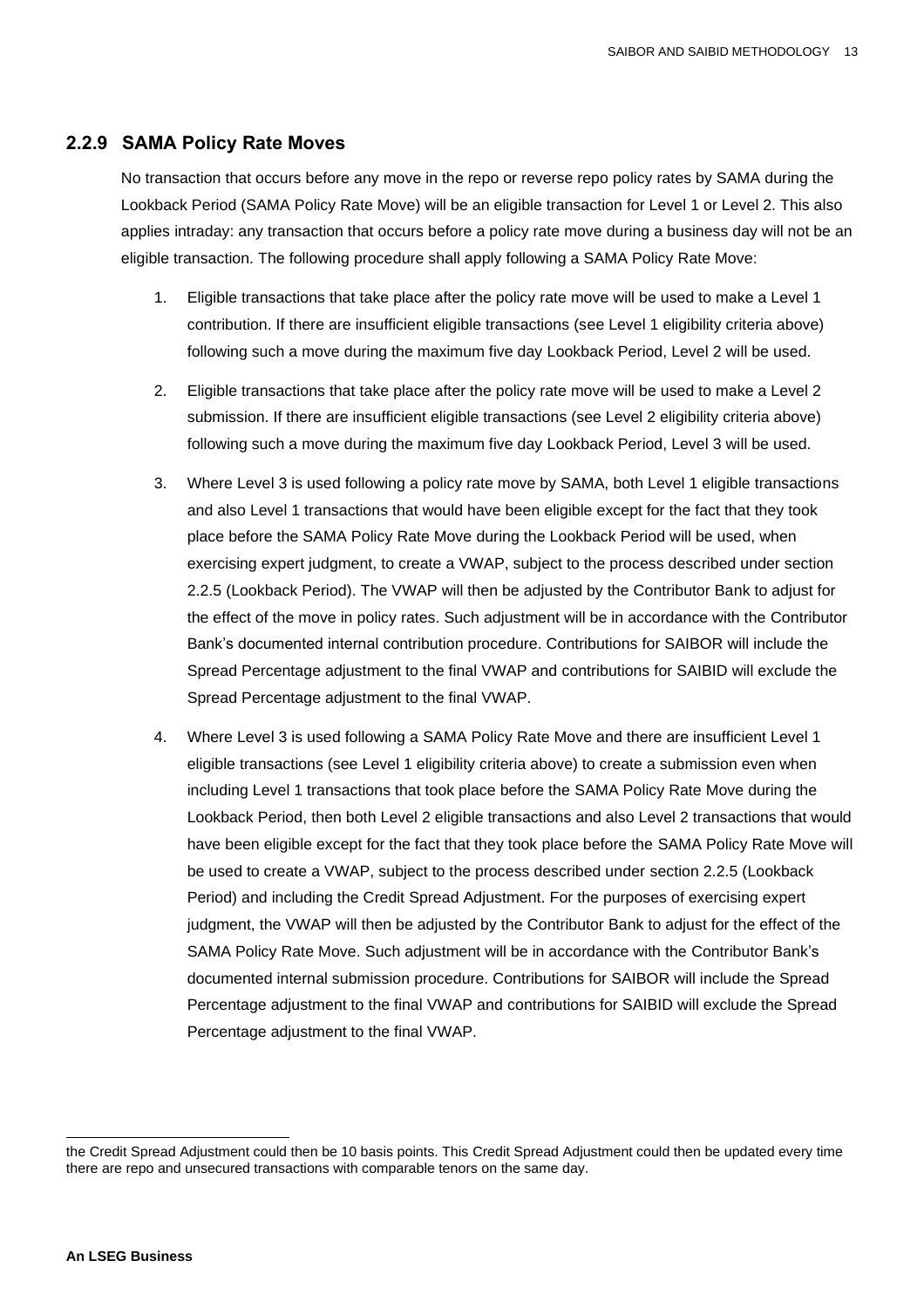- 5. If there are insufficient transactions for both Level 1 and Level 2 including transactions that took place prior to a SAMA Policy Rate Move, expert judgment alone will be used by a SAIBOR Contributor Bank to make a submission.
- 6. Where a VWAP is adjusted at Level 3 as described above, the size of the adjustment should not exceed the size of the SAMA Policy Rate Move except where the Contributor Bank has strong reasons to believe that a larger adjustment is required to ensure that the contribution is representative of current market conditions. In all cases where expert judgment is used including such VWAP adjustments, a Contributor Bank must record all the factors used in determining the contribution it makes as detailed under section 2.2.7 (Expert Judgment) above.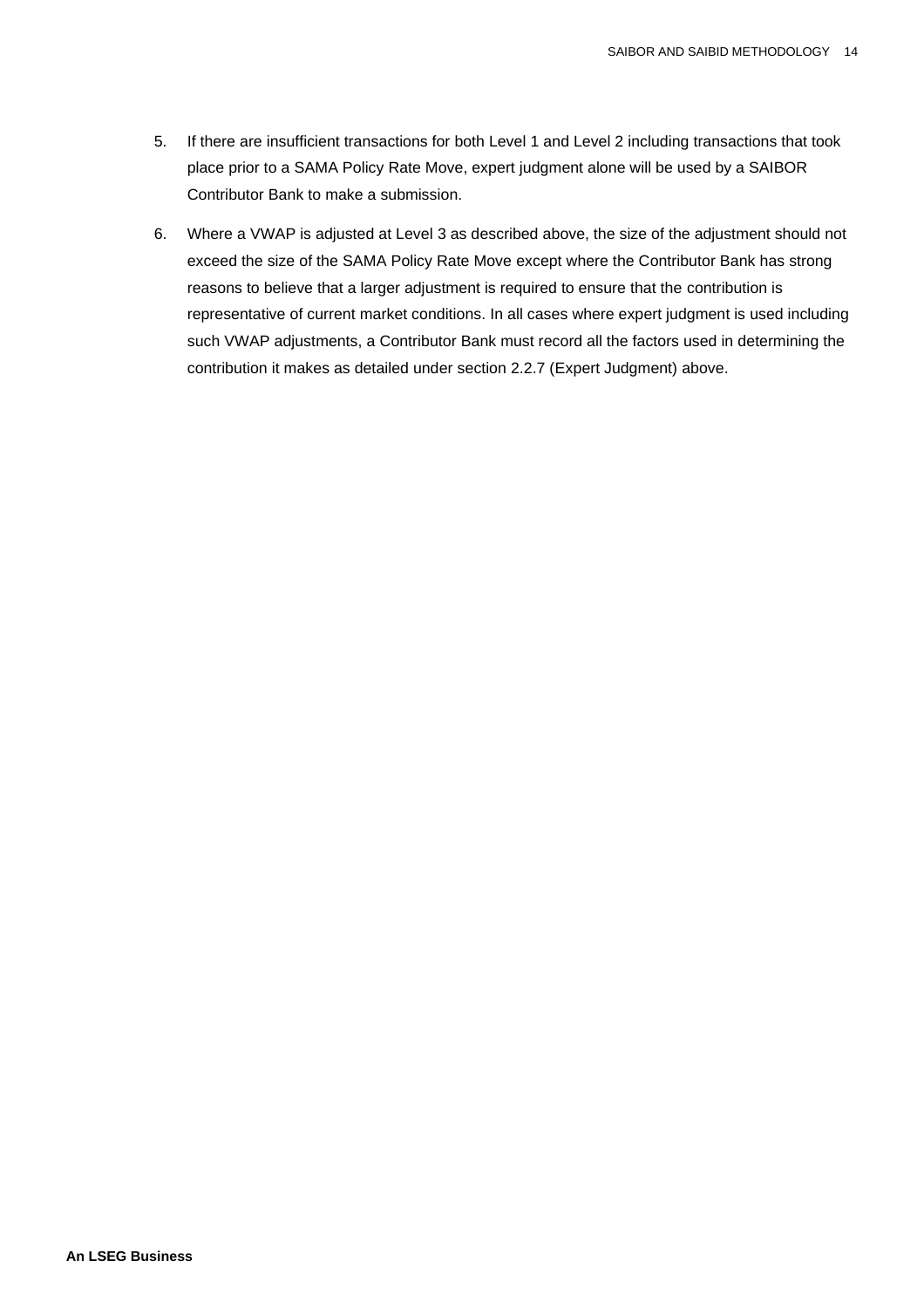#### <span id="page-14-0"></span>**2.2.10 Transaction Tenor Criteria**

The maturity ranges for transactions to be eligible for each tenor of SAIBOR and SAIBID are as follows:

| Tenor           | <b>Permitted maturity range</b>                      |  |
|-----------------|------------------------------------------------------|--|
| O/N (Overnight) | 1 business day, and must be an overnight transaction |  |
| 1 week          | 5 business days                                      |  |
| 1 month         | From 25 to 35 calendar days inclusive                |  |
| 3 months        | From 80 to 100 calendar days inclusive               |  |
| 6 months        | From 150 to 210 calendar days inclusive              |  |
| 12 months       | From 330 to 390 calendar days inclusive              |  |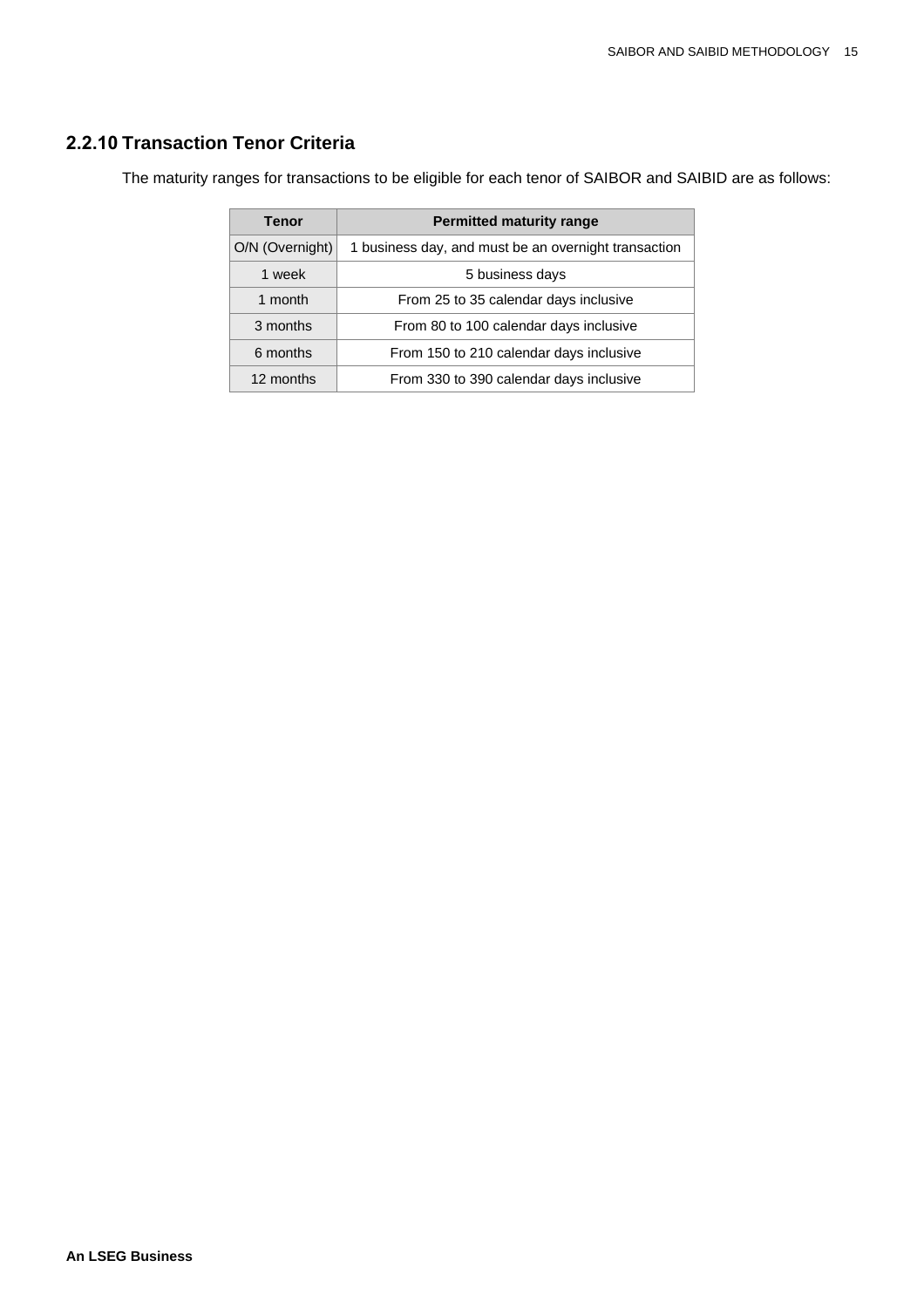# <span id="page-15-0"></span>3. DETERMINATION OF SAIBOR AND SAIBID

### <span id="page-15-1"></span>**3.1 Contribution Procedures**

Contributor Banks will provide two distinct Contributions for each tenor, as follows:

- The unadjusted Contribution<sup>9</sup> in accordance with section 2.2, which will then be used by Refinitiv as calculator and distributor to calculate SAIBID; and
- The Contribution as adjusted by applying an amount calculated with the Spread Percentage in accordance with section 2.2, which will then be used by RBSL as Administrator to calculate SAIBOR.

Contributor banks will also submit the level of the waterfall used when making a submission. RBSL shall not publish such waterfall level information but shall make it available to SAMA on request and, in aggregated form, to the Technical Working Group or its successor on request. For the avoidance of doubt, waterfall levels do not constitute any part of the benchmarks.

Contributor Banks must contribute rates to all data points between 11:00am to 11:50 KSA. The last Contribution received from each Contributor Bank before the contribution window is closed will be taken for use in the calculation.

Contributor Banks can make changes to their Contributions as many times as required up until 11:50am KSA. Any new Contribution will overwrite the previous Contribution.

Where 5 or more Contributions are received by 11:50am KSA, the two highest and two lowest Contributions are discarded in accordance with the Minimum Contribution Criteria detailed in 3.2, and the remaining rates averaged.

# <span id="page-15-2"></span>**3.2 Minimum Contribution Criteria**

If fewer than 5 Contributions are received, the Benchmark will not be calculated and the previous setting will be republished with a notification of republication.

Where 5 or more Contributions are received, the Contributions will be applied with a trimming methodology where the two highest and two lowest Contributions, per tenor, are excluded from the calculation, once 5 or more Contributions are received.

| <b>Contributions</b><br><b>Received</b> | <b>Number of High Contributions</b><br><b>Trimmed</b> | <b>Number of Low Contributions</b><br><b>Trimmed</b> |
|-----------------------------------------|-------------------------------------------------------|------------------------------------------------------|
| $0 - 4$                                 | N/A – Republication with Notification                 | N/A - Republication with Notification                |
| $= 5$ or $> 5$                          |                                                       |                                                      |

<sup>9</sup> Except that where waterfall level 2 is used, the Contribution will include the Credit Spread Adjustment.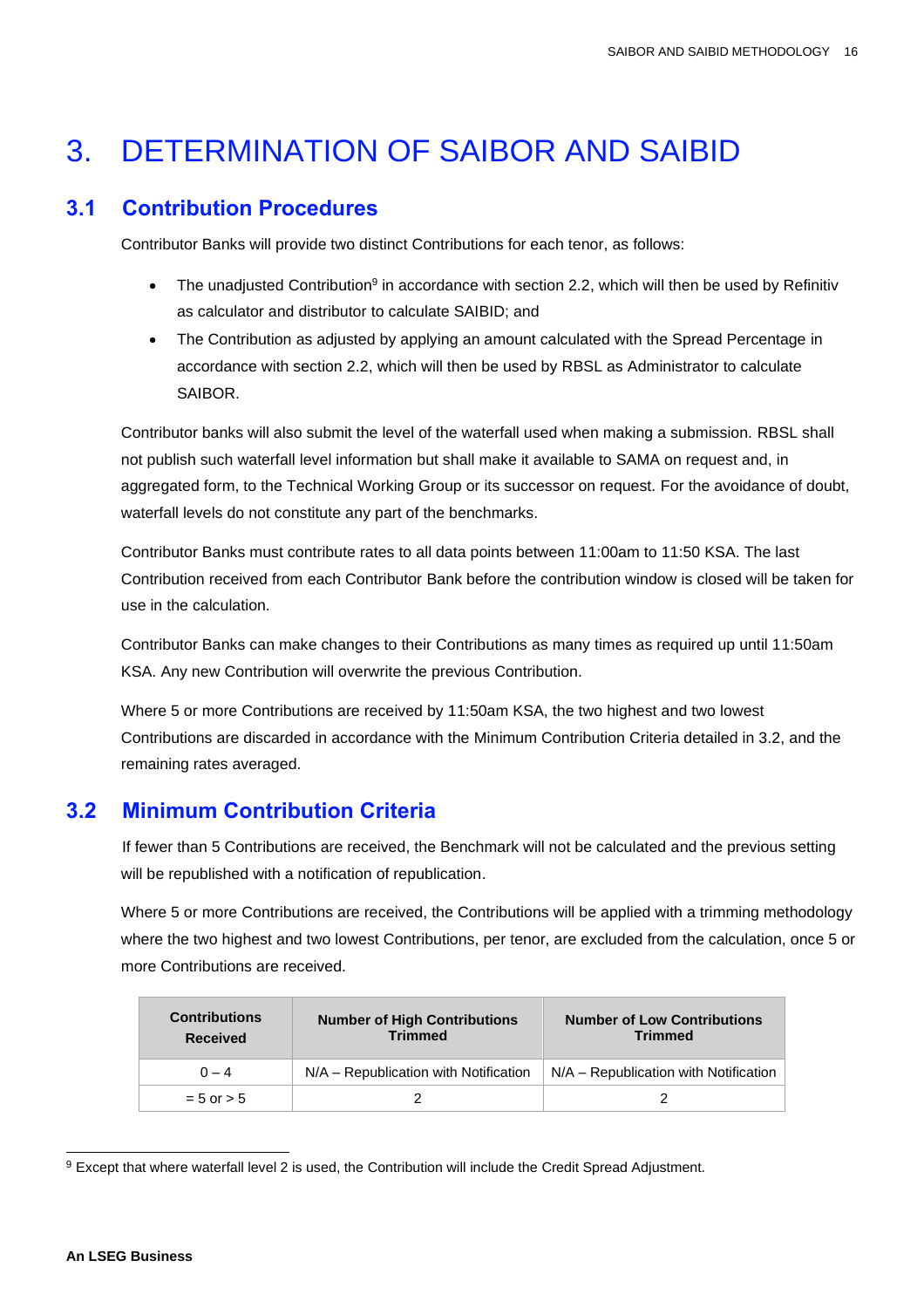Once the trimming methodology has been applied, the SAIBOR and SAIBID benchmarks will be calculated as an average of the remaining rates and published to 5 decimal places.

#### <span id="page-16-0"></span>**3.3 Fallback Arrangement**

If the minimum 5 Contributions are not received by 11:50am KSA, a fallback arrangement is triggered.

Triggering the fallback arrangement extends the contribution window to 12:30pm KSA to accept additional Contributions from Contributor Banks who have not contributed.

If the minimum Contributions are reached by 12:30pm KSA, the benchmarks will be released. If not, the previous setting will be republished with a notification of republication at 12:30pm KSA.

### <span id="page-16-1"></span>**3.4 Exercise of Expert Judgment by the Administrator**

RBSL will not exercise expert judgment in the determination of SAIBOR. Refinitiv as calculator and distributor of SAIBID will not exercise expert judgment in the determination of SAIBID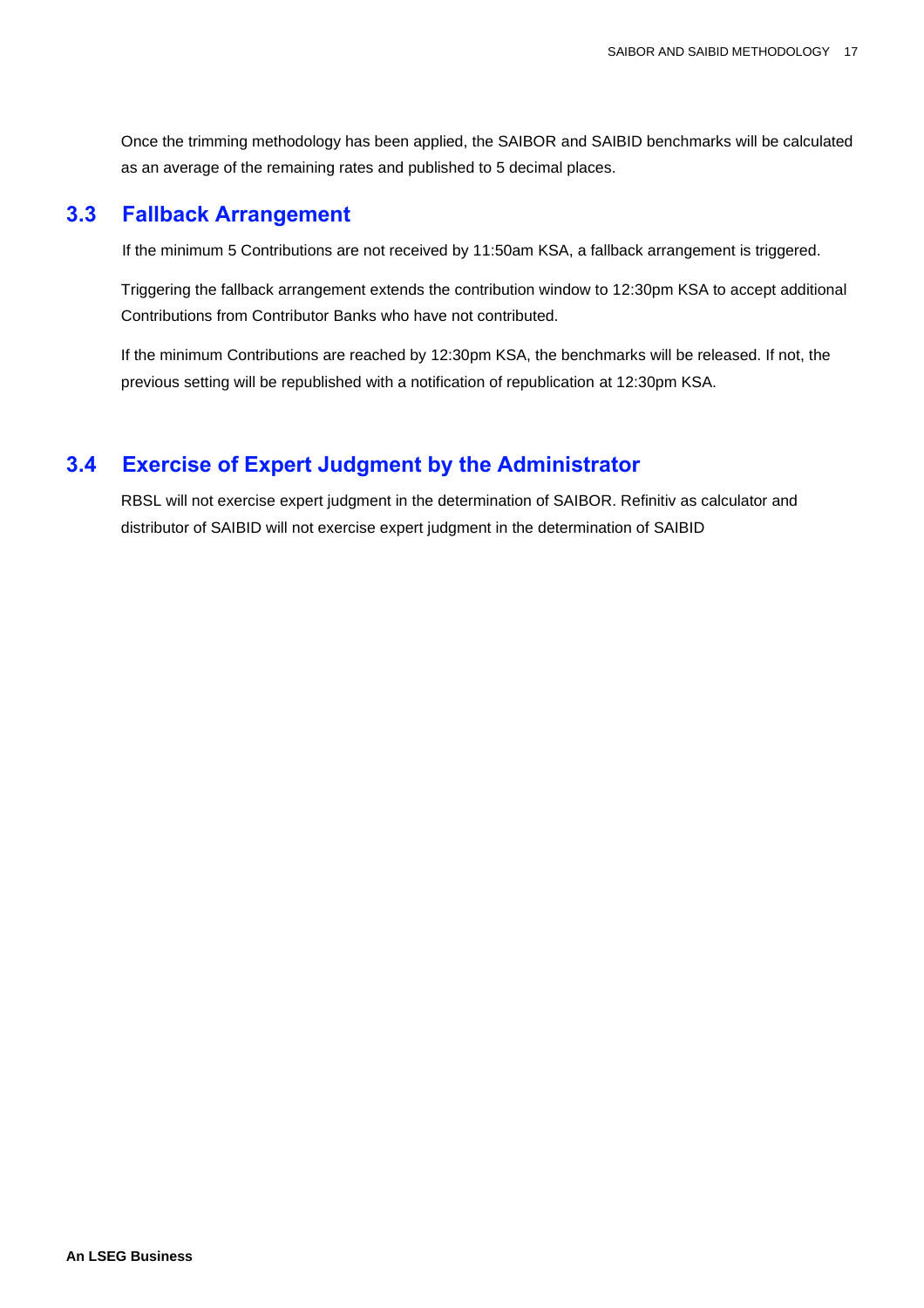# <span id="page-17-0"></span>4. PUBLICATION AND REFIX POLICY

### <span id="page-17-1"></span>**4.1 Publication**

SAIBOR and SAIBID are published at 12:00pm KSA Sunday to Thursday, subject to local market holidays. (Prior to 2nd January 2022, SAIBOR and SAIBID were published at 11:00am KSA.)

# <span id="page-17-2"></span>**4.2 Delayed Publication**

RBSL may at its discretion delay publication of SAIBOR and Refinitiv may at its discretion delay publication of SAIBID in the event that technical difficulties prevent receipt of input data or if RBSL or Refinitiv (as appropriate) have reason to believe that either the input data or the determination of the benchmarks contains an error. In such cases, all reasonable efforts will be made to publish the benchmarks at the earliest opportunity. If the potential error cannot be resolved or rectified, the previous setting will be republished with a notification of republication for the affected tenor(s) and setting.

# <span id="page-17-3"></span>**4.3 Refix Policy**

The benchmarks will not be re-fixed if a Contributor Bank identifies an error to its Contribution(s) after the publication time.

If an error is identified in the calculation or published benchmarks before 1:00pm KSA, an alert will published on the Refinitiv FIXALERT page to alert market participants and will use reasonable efforts to refix and republish the benchmarks by 1:00pm KSA.

If a benchmark setting is re-fixed and republished, an alert will published on the FIXALERT page to alert market participants.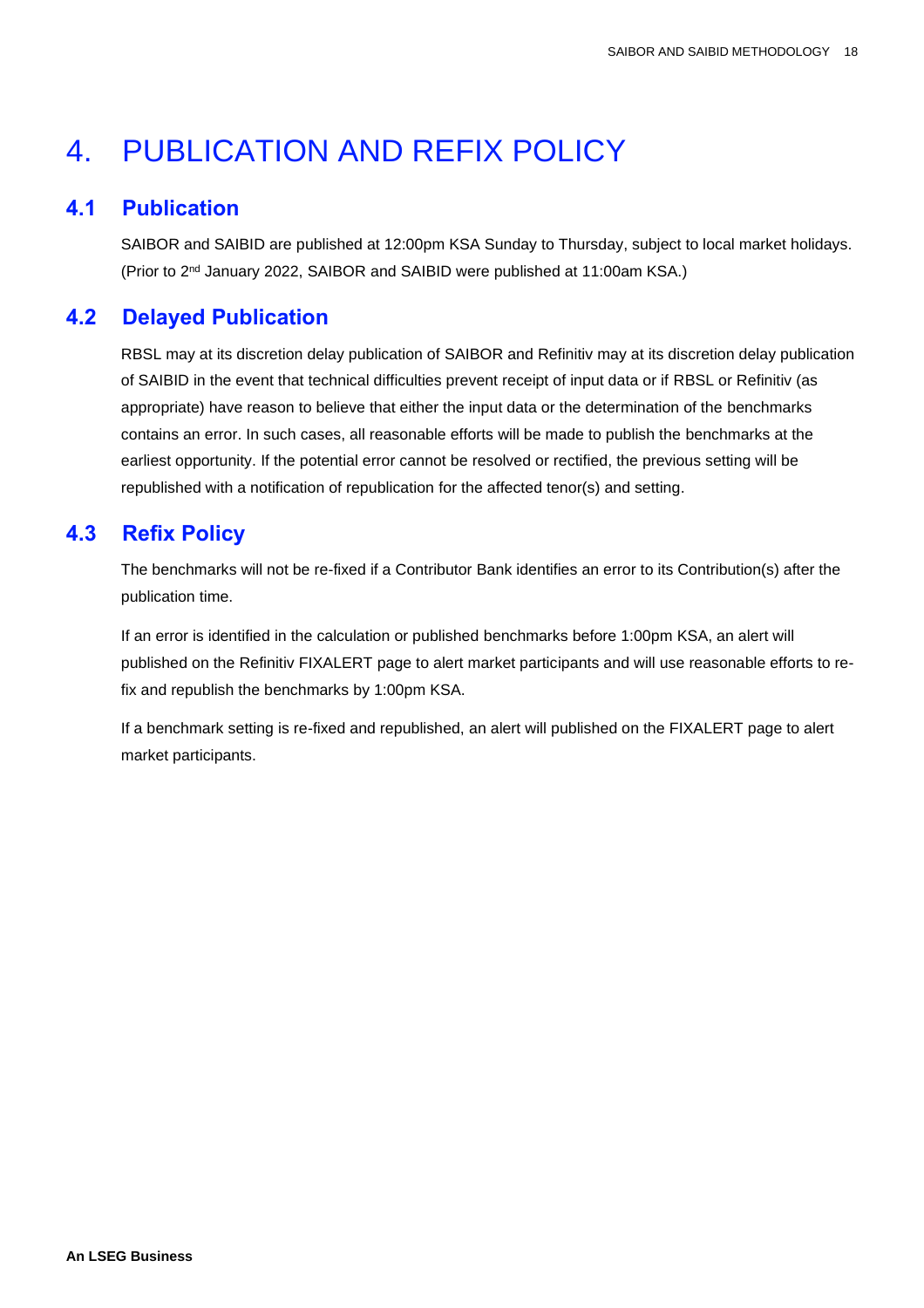# <span id="page-18-0"></span>5. Benchmark Methodology Reviews and Change **Procedures**

### <span id="page-18-1"></span>**5.1 Review of the Methodology and Input Data Providers**

RBSL will carry out a review of the Methodology on at least an annual basis. Additional reviews may be conducted at RBSL's discretion. Reviews will include an analysis of the underlying market that the benchmarks seek to represent, the performance and appropriateness of the current Contributor Banks, and analysis of other potential Contributor Banks as applicable.

The aim of the review will be to ensure that the benchmarks are still representative of the underlying market, that the input data sufficiently represent the underlying market, that the Contributor Banks are the optimum grouping to provide Contributions to represent the underlying interest, and that the current Contributor Banks have been contributing in an accurate and timely manner. The Oversight Committee will provide input into the review.

### <span id="page-18-2"></span>**5.2 Changes to the Methodology**

Changes to the Methodology shall be made in accordance with the RBSL Benchmark Methodology Change and Cessation Policy. The combined RBSL Benchmark Methodology Change and Cessation Policy is available at [https://www.refinitiv.com/en/financial-data/financial-benchmarks.](https://www.refinitiv.com/en/financial-data/financial-benchmarks)

# <span id="page-18-3"></span>**5.3 Objective of the Methodology**

The objective of this Methodology is to reflect best practice across the industry for the calculation and Administration of Benchmarks that seek to represent the behaviour of markets showing similar characteristics as the Saudi Arabian Money Market. The Methodology shall also comply with all applicable regulations and policies.. The Methodology shall also comply with all applicable regulations and policies.

# <span id="page-18-4"></span>**5.4 Identification of Potential Limitations of the Benchmark**

The benchmarks are based upon rates collected from Contributor Banks, the content of which is reliant upon there being a liquid Saudi Arabian money market, plus the ability of Contributor Banks to provide their data to RBSL. If any ongoing constraint or fragmentation to liquidity in the Saudi Arabian money market is identified or foreseen, RBSL will consult with stakeholders as well as the Oversight Committee to consider an appropriate course of action.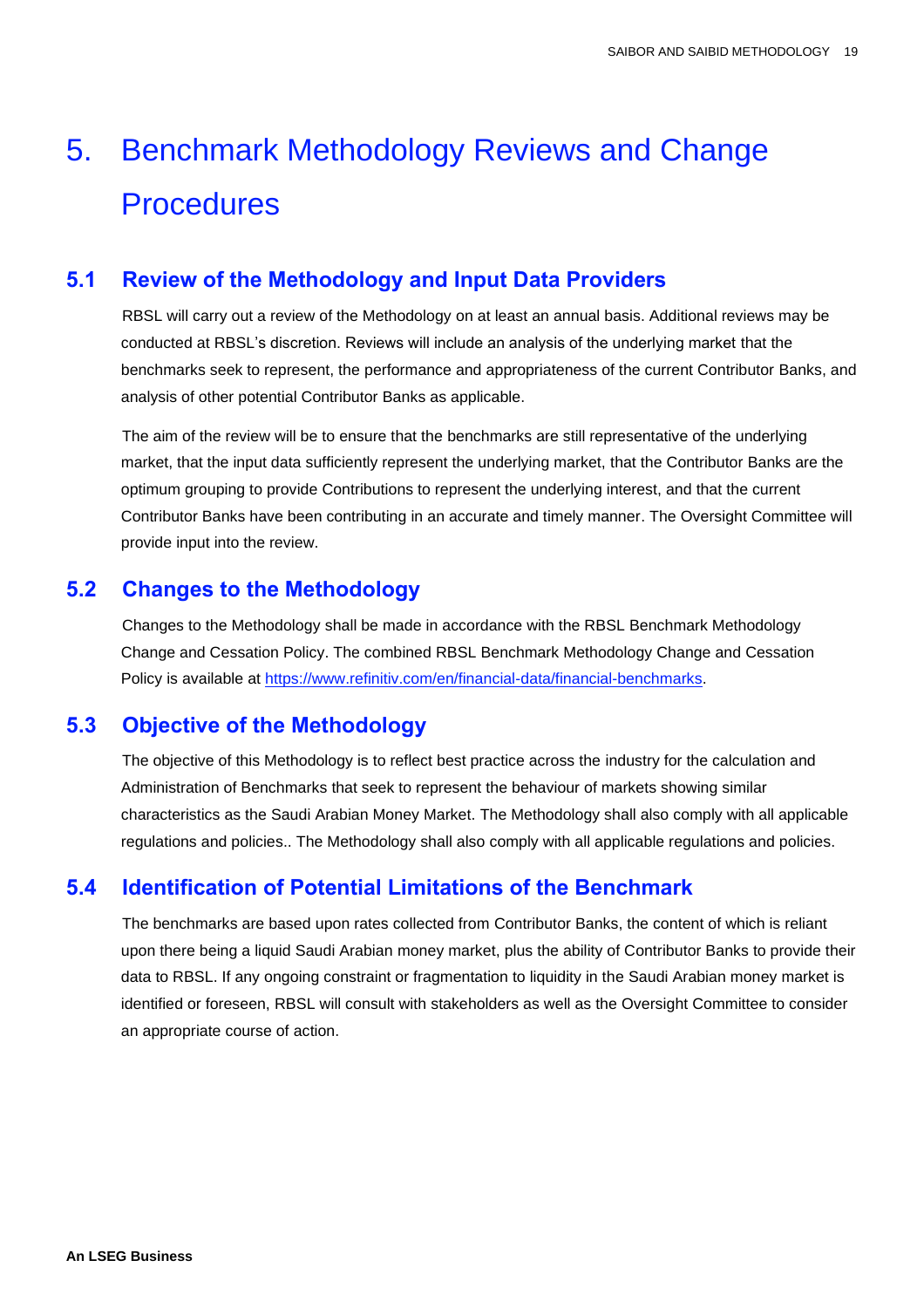# <span id="page-19-0"></span>6. GOVERNANCE AND FURTHER INFORMATION

#### <span id="page-19-1"></span>**6.1 Benchmark Administrator**

Refinitiv Benchmark Services (UK) Limited ("RBSL") is the Administrator of the SAIBOR and Refinitiv is the calculator and distributor of SAIBID on behalf of its administrator (Riyad Bank) during the transition period. At the conclusion of the transition period, RBSL will become administrator of SAIBID. As Administrator of SAIBOR, RBSL is responsible for collecting input data, determining and publishing the benchmarks, and for all aspects of governance, oversight, compliance and integrity of the benchmarks.

### <span id="page-19-2"></span>**6.2 Oversight Committee**

The Oversight Committee is responsible for oversight of all aspects of the provision of SAIBOR including the reviews of the benchmark definitions and Methodology at least annually, overseeing any changes to the benchmarks Methodology or cessation of the benchmark, and overseeing RBSL's control framework, management and operation of the benchmark.

#### <span id="page-19-3"></span>**6.3 Benchmark Manager**

A benchmark manager is appointed from time to time by the Administrator who will be a subject matter expert responsible for interpreting the Methodology in respect of the benchmarks.

### <span id="page-19-4"></span>**6.4 User Feedback**

RBSL shall communicate periodically with stakeholders in order to assess conditions in the market for unsecured wholesale funds in Saudi Riyals and to assess the ongoing fitness and suitability of the Methodology in respect of the benchmarks. Such feedback may be used as part of the periodic review of the Methodology in respect of the benchmarks.

### <span id="page-19-5"></span>**6.5 Further Information**

Further information is available at [https://www.refinitiv.com/en/financial-data/financial-benchmarks/interest](https://www.refinitiv.com/en/financial-data/financial-benchmarks/interest-rate-benchmarks/saibor-rates)[rate-benchmarks/saibor-rates.](https://www.refinitiv.com/en/financial-data/financial-benchmarks/interest-rate-benchmarks/saibor-rates)

Refinitiv welcomes feedback. Any comments or questions regarding this Methodology or the SAIBOR and SAIBID benchmarks should be sent to index queries@refinitiv.com and include 'SAIBOR SAIBID' in the email subject line.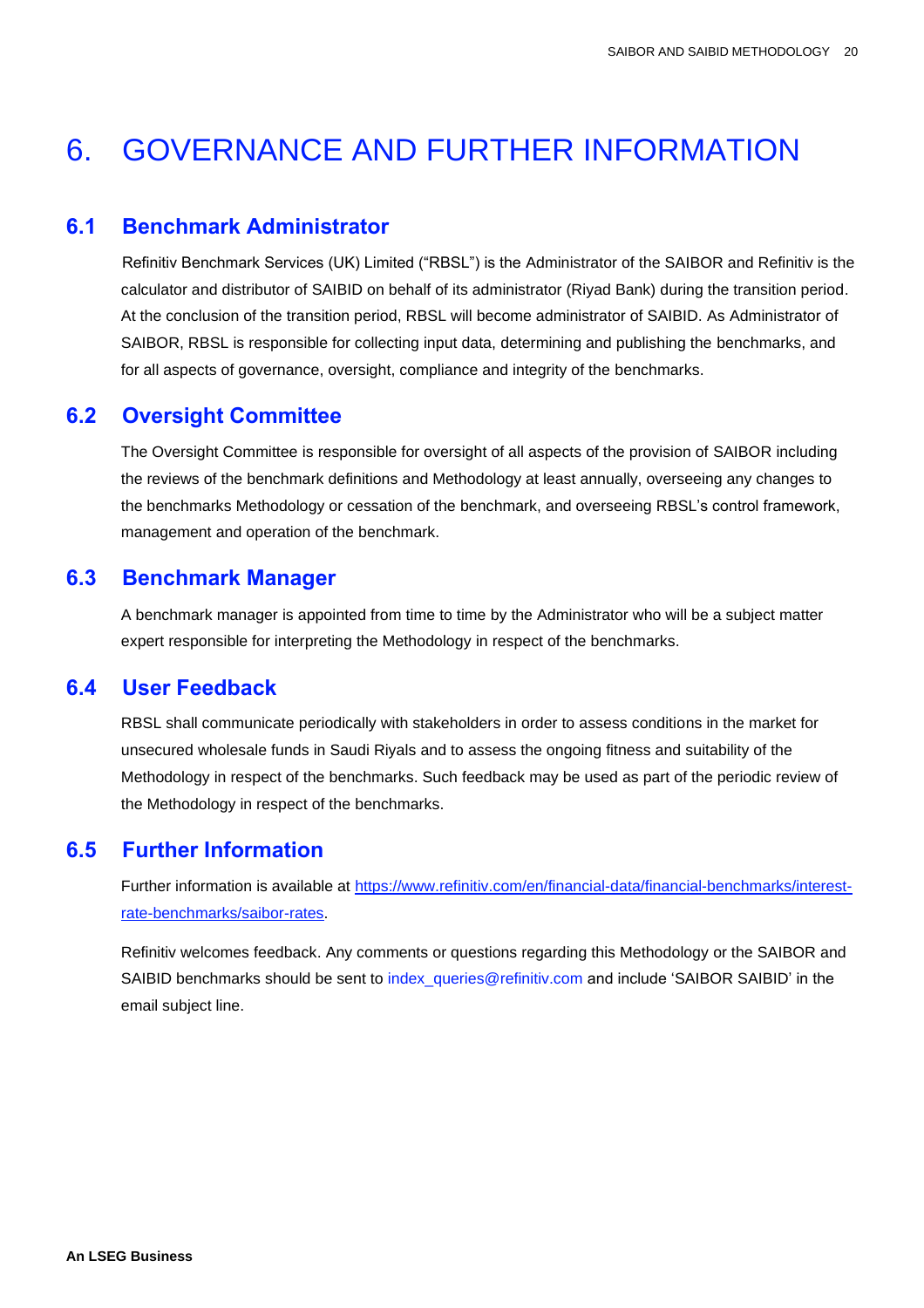# <span id="page-20-0"></span>7. Definitions

Capitalised terms in this Methodology have the following definitions except where indicated otherwise.

| Administrator                   | Refinitiv Benchmark Services (UK) Limited ("RBSL"). See section 6.1.                                                                                                                                                                                              |  |
|---------------------------------|-------------------------------------------------------------------------------------------------------------------------------------------------------------------------------------------------------------------------------------------------------------------|--|
| <b>Business Day</b>             | A Business Day for the purposes of a SAIBOR contribution is defined as<br>the 24 hour period from the start of the contribution window on a<br>standard business day (11:00am KSA) and the start of the contribution<br>window on the next standard business day. |  |
| Contribution                    | A submission made by a Contributor Bank to RBSL for the purpose of<br>determining the SAIBOR and SAIBID benchmarks.                                                                                                                                               |  |
| <b>Contributor Bank</b>         | A contributor bank that makes Contributions.                                                                                                                                                                                                                      |  |
| <b>Credit Spread Adjustment</b> | Shall have the meaning given to it in section 2.2.8.                                                                                                                                                                                                              |  |
| <b>SAMA Policy Rate Moves</b>   | Shall have the meaning given to it in section 2.2.9.                                                                                                                                                                                                              |  |
| <b>Spread Percentage</b>        | Shall have the meaning given to it in section 2.2.6.                                                                                                                                                                                                              |  |
| Lookback Period                 | Shall have the meaning given to it in section 2.2.5.                                                                                                                                                                                                              |  |
| Methodology                     | The methodology used for the determination of the SAIBOR and<br>SAIBID benchmarks.                                                                                                                                                                                |  |
| <b>Oversight Committee</b>      | Shall have the meaning given to it in section 6.2.                                                                                                                                                                                                                |  |
| <b>Submission Procedures</b>    | As defined in the Contributor Code of Conduct<br>www.refinitiv.com/en/financial-data/financial-benchmarks/interest-rate-<br>benchmarks/saibor-rates.                                                                                                              |  |